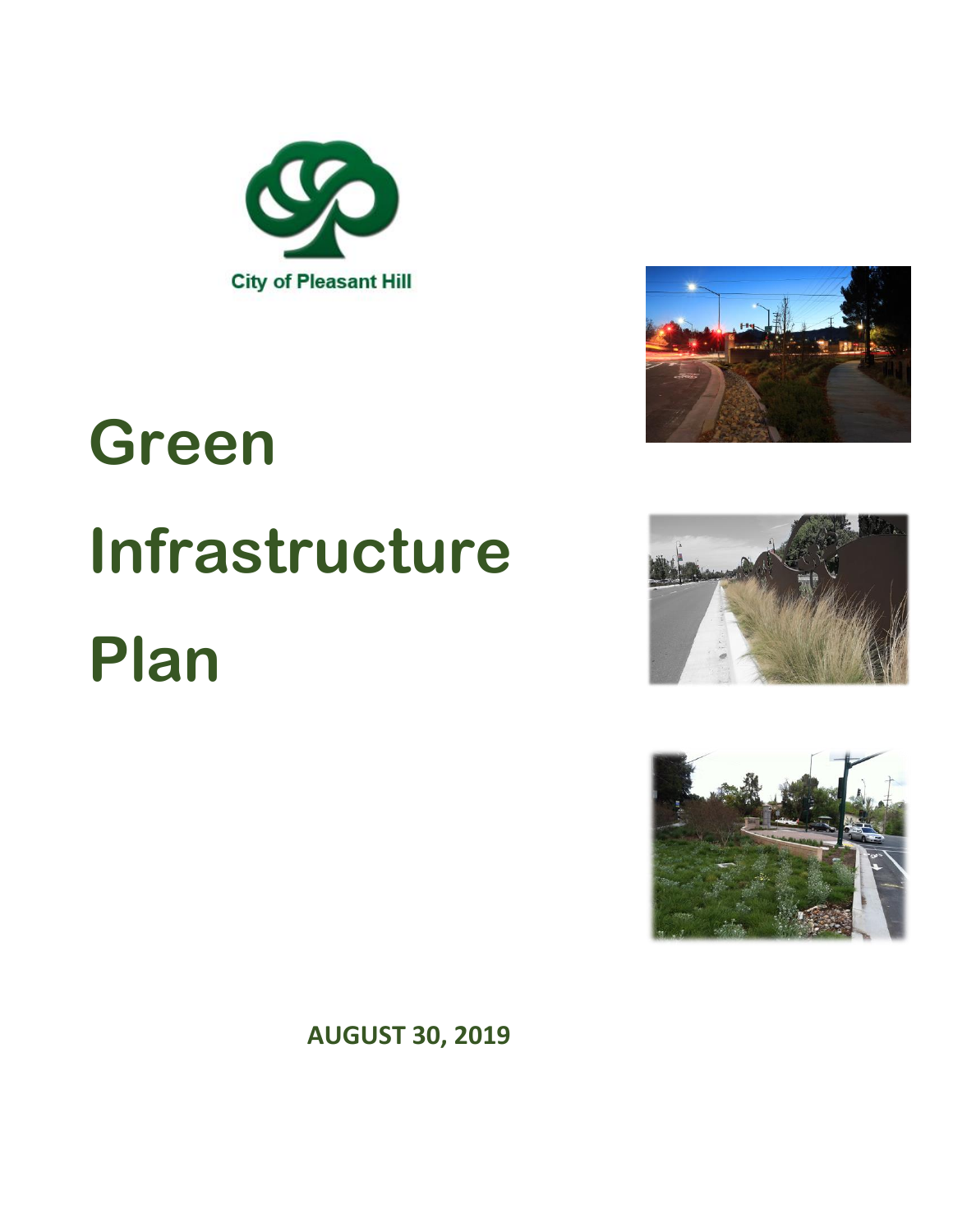### **Contents**

|   | 1.1 |  |  |  |
|---|-----|--|--|--|
|   | 1.2 |  |  |  |
|   | 1.3 |  |  |  |
|   |     |  |  |  |
|   | 2.1 |  |  |  |
|   | 2.2 |  |  |  |
|   | 2.3 |  |  |  |
|   | 2.4 |  |  |  |
|   |     |  |  |  |
|   | 3.1 |  |  |  |
|   | 3.2 |  |  |  |
|   |     |  |  |  |
|   | 4.1 |  |  |  |
|   | 4.2 |  |  |  |
|   | 4.3 |  |  |  |
| 5 |     |  |  |  |
|   | 5.1 |  |  |  |
|   |     |  |  |  |
|   |     |  |  |  |
|   | 6.1 |  |  |  |
|   |     |  |  |  |
|   | 6.3 |  |  |  |
|   |     |  |  |  |
|   | 7.1 |  |  |  |
|   |     |  |  |  |
| 8 |     |  |  |  |
|   | 8.1 |  |  |  |
|   | 8.2 |  |  |  |
|   | 8.3 |  |  |  |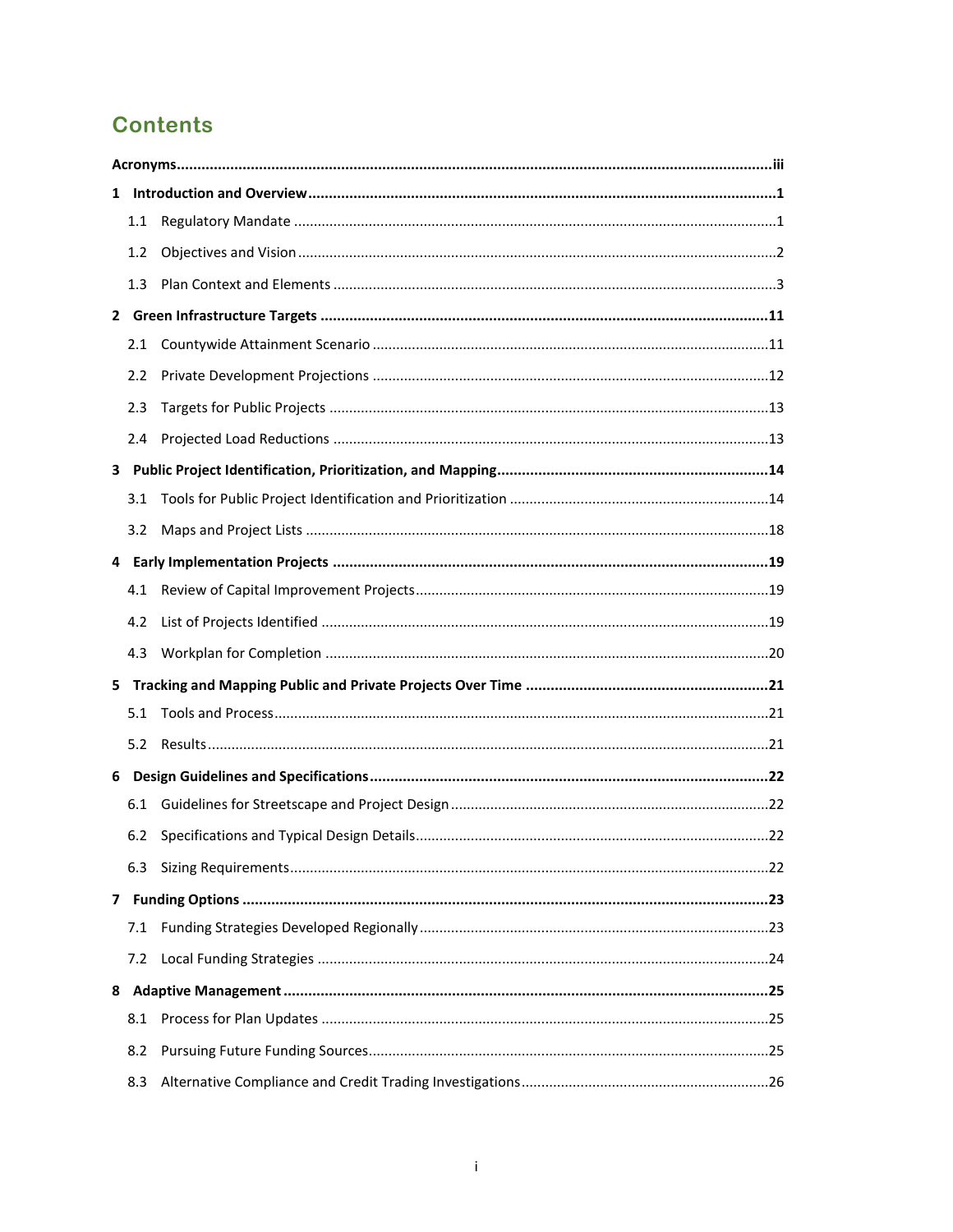#### **Tables**

| Table 6. Capital Improvement Projects with Green Infrastructure Potential (identified 2015-2019)19 |  |
|----------------------------------------------------------------------------------------------------|--|

#### **Appendices**

- A. Public Project Maps
- B. Reasonable Assurance Analysis Countywide Attainment Strategy
- C. Roadmap of Funding Solutions for Sustainable Streets
- D. Guidance for Sizing Green Infrastructure Facilities in Street Projects
- E. Conditional Acceptance of Guidance for Sizing Green Infrastructure Facilities in Street Projects
- F. Guidance for Identifying Green Infrastructure Potential in Municipal Capital Improvement Program Projects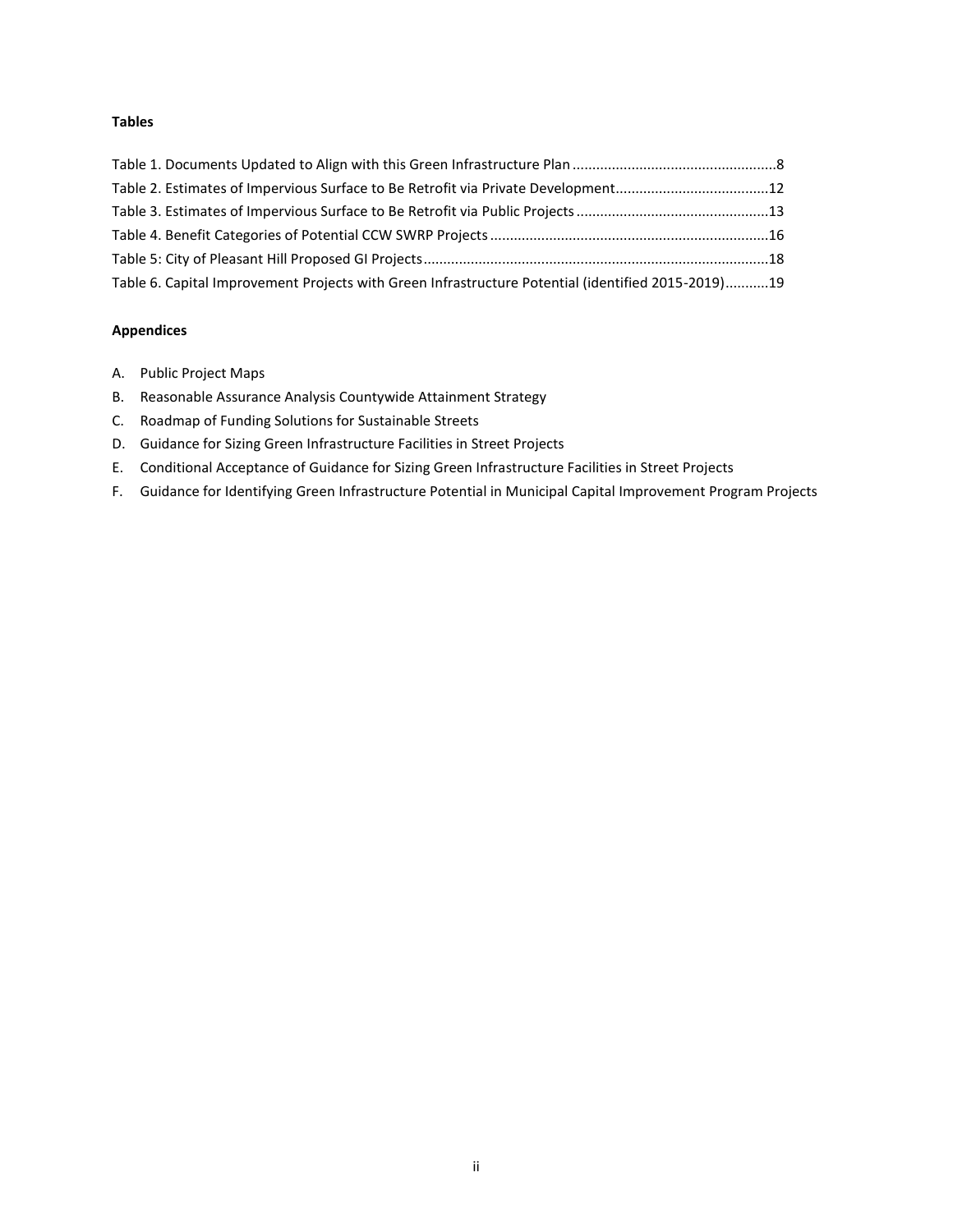### <span id="page-3-0"></span>**Acronyms**

| <b>ABAG</b>     | Association of Bay Area Governments                                        |
|-----------------|----------------------------------------------------------------------------|
| <b>BASMAA</b>   | Bay Area Stormwater Management Agencies Association                        |
| <b>CCCWP</b>    | Contra Costa Clean Water Program                                           |
| <b>CCW SWRP</b> | Contra Costa Watersheds Stormwater Resource Plan                           |
| GI              | Green Infrastructure                                                       |
| <b>GIS</b>      | Geographic Information System                                              |
| <b>IRWMP</b>    | Integrated Regional Water Management Plan                                  |
| <b>MRP</b>      | Municipal Regional Stormwater Permit                                       |
| <b>MTC</b>      | <b>Metropolitan Transportation Commission</b>                              |
| <b>NPDES</b>    | National Pollutant Discharge Elimination System                            |
| <b>PCBs</b>     | Polychlorinated Biphenyls                                                  |
| <b>RWQCB</b>    | California Regional Water Quality Control Board - San Francisco Bay Region |
| <b>TMDL</b>     | Total Maximum Daily Load                                                   |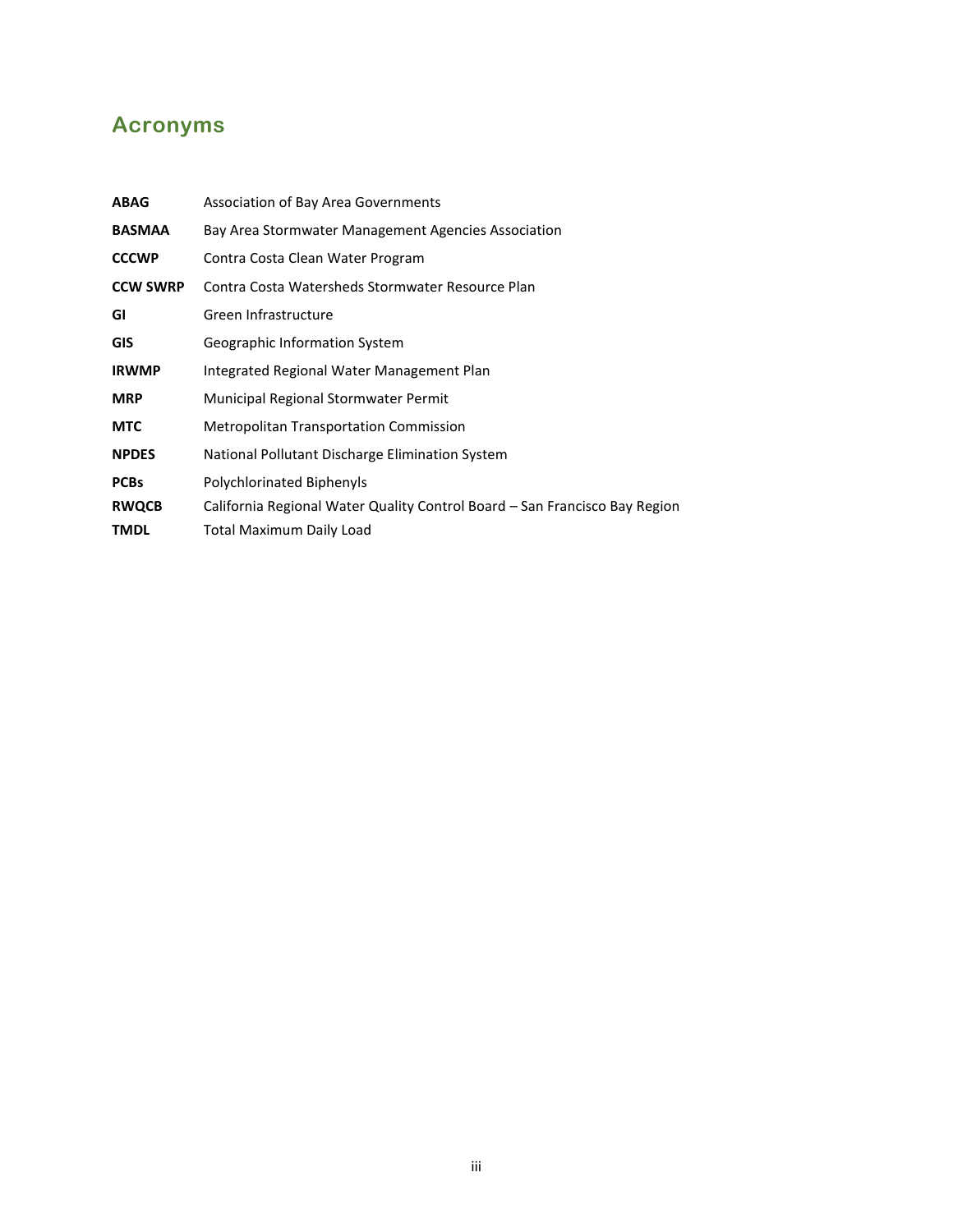### <span id="page-4-0"></span>**1 Introduction and Overview**

#### <span id="page-4-1"></span>**1.1 Regulatory Mandate**

The City of Pleasant Hill (City) is one of 76 local government entities subject to the requirements of the California Regional Water Quality Control Board for the San Francisco Bay Region's (RWQCB's) Municipal Regional Stormwater Permit (MRP). The MRP was last reissued in November 2015<sup>1</sup>. The MRP mandates implementation of a comprehensive program of stormwater control measures and actions designed to limit contributions of urban runoff pollutants to San Francisco Bay.

MRP Provision C.3.j.i. requires the City to prepare a Green Infrastructure Plan, to be submitted with its Annual Report to the RWQCB due September 30, 2019.

Green Infrastructure refers to the construction and retrofit of storm drainage to reduce runoff volumes, disperse runoff to vegetated areas, harvest and use runoff where feasible, promote infiltration and evapotranspiration, and use bioretention and other natural systems to detain and treat runoff before it reaches our creeks and Bay. Green infrastructure facilities include, but are not limited to, pervious pavement, infiltration basins, bioretention facilities or "raingardens", green roofs, and rainwater harvesting systems. Green infrastructure can be incorporated into construction on new and previously developed parcels, as well as new and rebuilt streets, roads, and other infrastructure within the public right-of-way.

Water quality in San Francisco Bay is impaired by mercury and by polychlorinated biphenyls (PCBs). Sources of these pollutants include urban stormwater. By reducing and treating stormwater flows, green infrastructure reduces the quantity of these pollutants entering the Bay and will hasten the Bay's recovery.

Provisions C.11 and C.12 in the MRP require Contra Costa Permittees (Contra Costa County and its 19 cities and towns) to reduce estimated PCBs loading by 23 grams/year and estimated mercury loading by 9 grams/year using green infrastructure by June 30, 2020. Regionally, Permittees must also project the load reductions achieved via Green Infrastructure by 2020, 2030, and 2040, showing that collectively, reductions will amount to 3 kg/year PCBs and 10 kg/year mercury by 2040.

*" Provisions C.11 and C.12 in the MRP require Contra Costa Permittees (Contra Costa County and its 19 cities and towns) to reduce estimated PCBs loading by 23 grams/year and estimated mercury loading by 9 grams/ year using Green Infrastructure by June 30, 2020. "*

 $\overline{a}$ 

 $^{\rm 1}$  Order R2-2015-0049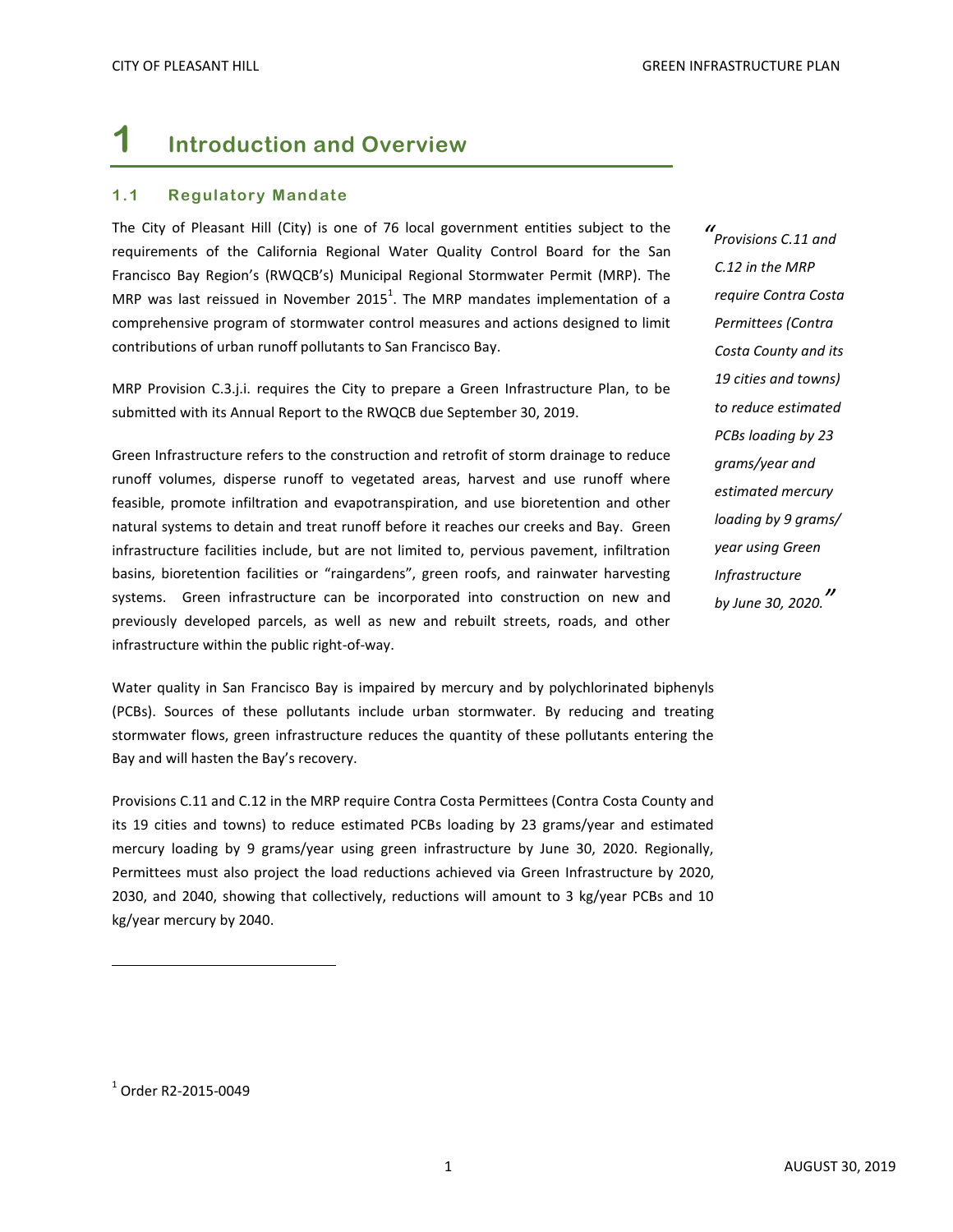#### **1.1.1 Further Background on Mercury and PCBs in San Francisco Bay**

The MRP pollutant-load reduction requirements are driven by Total Maximum Daily Load (TMDL) requirements adopted by the RWQCB for mercury (Resolution No. R2-2004-0082 and R2-2005-0060) and PCBs (Resolution No. R2-2008-0012). Each TMDL allocates allowable annual loads to San Francisco Bay (a Waste Load Allocation, or WLA) from identified sources, including from urban stormwater.

The mercury TMDL addresses two water quality objectives. The first, established to protect people who consume Bay fish, applies to fish large enough to be consumed by humans. The objective is 0.2 milligrams (mg) of mercury per kilogram (kg) of fish tissue (average wet weight concentration measured in the muscle tissue of fish large enough to be consumed by humans). The second objective, established to protect aquatic organisms and wildlife, applies to small fish (3-5 centimeters in length) commonly consumed by the California least tern, an endangered species. This objective is 0.03 mg mercury per kg fish (average wet weight concentration). To



achieve the human health and wildlife fish tissue and bird egg monitoring targets and to attain water quality standards, the Bay-wide suspended sediment mercury concentration target is 0.2 mg mercury per kg dry sediment.

A roughly 50% decrease in sediment, fish tissue, and bird egg mercury concentrations is necessary for the Bay to meet water quality standards. Reductions in sediment mercury concentrations are assumed to result in a proportional reduction in the total amount of mercury in the system, which will result in the achievement of target fish tissue and bird egg concentrations.

The PCBs TMDL was developed based on a fish tissue target of 10 nanograms (ng) of PCBs per gram (g) of fish tissue. This target is based on a cancer risk of one case per an exposed population of 100,000 for the 95<sup>th</sup> percentile San Francisco Bay Area sport and subsistence fisher consumer (32 g fish per day). A food web model was developed by San Francisco Estuary Institute (SFEI) to identify the sediment target concentration that would yield the fish tissue target; this sediment target was found to be 1 microgram (µg) of PCBs per kg of sediment.

Twenty percent of the estimated allowable PCB external load was allocated to urban stormwater runoff. The Bay Area-wide WLA for PCBs for urban stormwater is 2 kg/yr by 2030. This value was developed based on applying the required sediment concentration  $(1 \mu g/kg)$  to the estimated annual sediment load discharged from local tributaries.

#### <span id="page-5-0"></span>**1.2 Objectives and Vision**

This Plan will guide a shift from conventional "collect and convey" storm drain infrastructure to more resilient, sustainable stormwater management systems that reduce runoff volumes, disperse runoff to vegetated areas, harvest and use runoff where feasible, promote infiltration and evapotranspiration, and use natural processes to detain and treat runoff. Green infrastructure features and facilities include, but are not limited to, pervious pavement, infiltration basins, and bioretention facilities ("rain gardens"), green roofs, and rainwater harvesting systems.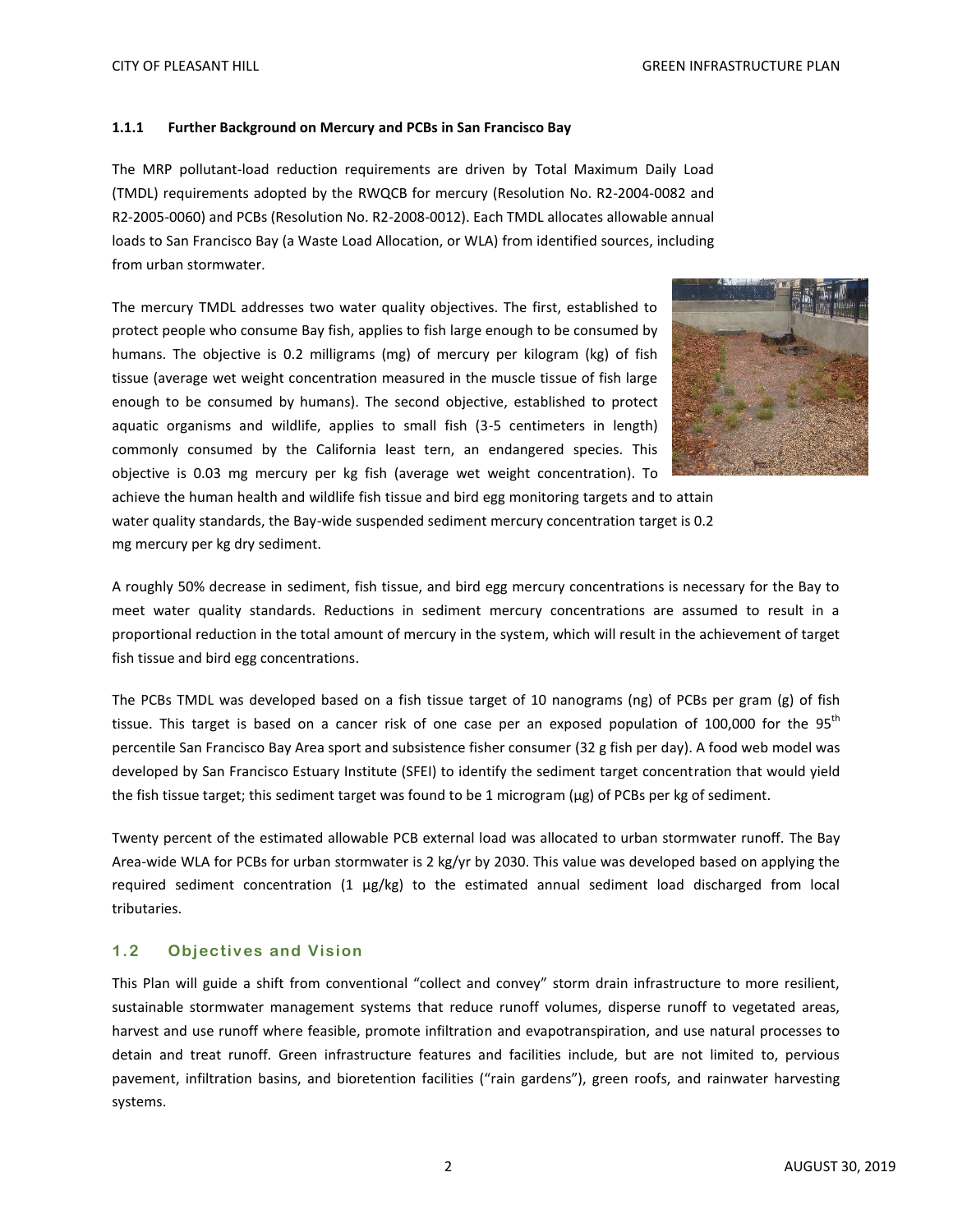As required by Provisions C.3.a. through C.3.i. in the MRP, these "Low Impact Development" practices are currently implemented on land development projects in the City of Pleasant Hill. Specific methods and design criteria are spelled out in the Contra Costa Clean Water Program's (CCCWP's) *Stormwater C.3 Guidebook,* which the City of Pleasant Hill has referenced in Chapter 15.05 of the Pleasant Hill Municipal Code, Stormwater Management and Discharge Control.

To date the City has already completed one Green Infrastructure project: The Golf Club Road/Old Quarry Road Improvement Project. The project, considered a corridor enhancement project, constructed "complete street" enhancements along Golf Club Road (from the Contra Costa Canal Trail to approximately 300 feet east of the Old Quarry Road Intersection) and Old Quarry Road (between Golf Club Road and Chipancingo Parkway).

This Plan details how similar methods will be incorporated to retrofit existing storm drainage infrastructure using green infrastructure facilities constructed on public and private parcels and within the public right-of-way.

#### <span id="page-6-0"></span>**1.3 Plan Context and Elements**

#### **1.3.1 Planning Context**

#### *Municipal Geography*

According to the [United States Census Bureau,](https://en.wikipedia.org/wiki/United_States_Census_Bureau) the city has a total area of 8.2 square miles (20.8 km<sup>2</sup>). Pleasant Hill has a varied landscape with some valleys and rolling hills. It is located in the central [East San](https://en.wikipedia.org/wiki/East_Bay_(San_Francisco_Bay_Area))  [Francisco Bay.](https://en.wikipedia.org/wiki/East_Bay_(San_Francisco_Bay_Area))

#### *Demographics*

The [2010 United States Census](https://en.wikipedia.org/wiki/2010_United_States_Census) reported that Pleasant Hill had a population of 33,152. The [population](https://en.wikipedia.org/wiki/Population_density)  [density](https://en.wikipedia.org/wiki/Population_density) was 4,688.1 people per square mile (1,810.1/km<sup>2</sup>). The racial makeup of Pleasant Hill was 24,846 (74.9%) [White,](https://en.wikipedia.org/wiki/White_(U.S._Census)) 686 (2.1%) [African American,](https://en.wikipedia.org/wiki/African_American_(U.S._Census)) 127 (0.4%) [Native American,](https://en.wikipedia.org/wiki/Native_American_(U.S._Census)) 4,516 (13.6%) [Asian,](https://en.wikipedia.org/wiki/Asian_(U.S._Census)) 66 (0.2%) [Pacific Islander,](https://en.wikipedia.org/wiki/Pacific_Islander_(U.S._Census)) 1,079 (3.3%) from [other races,](https://en.wikipedia.org/wiki/Race_(United_States_Census)) and 1,832 (5.5%) from two or more races. [Hispanic](https://en.wikipedia.org/wiki/Hispanic_(U.S._Census)) or [Latino](https://en.wikipedia.org/wiki/Latino_(U.S._Census)) of any race were 4,009 persons (12.1%).

The Census reported that 32,689 people (98.6 percent of the population) lived in households, 151 (0.5%) lived in non-institutionalized group quarters, and 312 (0.9%) were institutionalized.

There were 13,708 households, out of which 3,892 (28.4%) had children under the age of 18 living in them, 6,329 (46.2%) were [opposite-sex married couples](https://en.wikipedia.org/wiki/Marriage) living together, 1,359 (9.9%) had a female householder with no husband present, 597 (4.4%) had a male householder with no wife present. There were 789 (5.8%) [unmarried opposite-sex partnerships,](https://en.wikipedia.org/wiki/POSSLQ) and 152 (1.1%) [same-sex married couples or](https://en.wikipedia.org/wiki/Same-sex_partnerships)  [partnerships.](https://en.wikipedia.org/wiki/Same-sex_partnerships) 3,929 households (28.7%) were made up of individuals and 1,431 (10.4%) had someone living alone who was 65 years of age or older. The average household size was 2.38. There were 8,285 [families](https://en.wikipedia.org/wiki/Family_(U.S._Census)) (60.4 percent of all households); the average family size was 2.96.

The population was spread out with 6,563 people (19.8%) under the age of 18, 3,180 people (9.6%) aged 18 to 24, 8,901 people (26.8%) aged 25 to 44, 9,902 people (29.9%) aged 45 to 64, and 4,606 people (13.9%) who were 65 years of age or older. The median age was 40.7 years. For every 100 females, there were 94.1 males. For every 100 females age 18 and over, there were 91.0 males.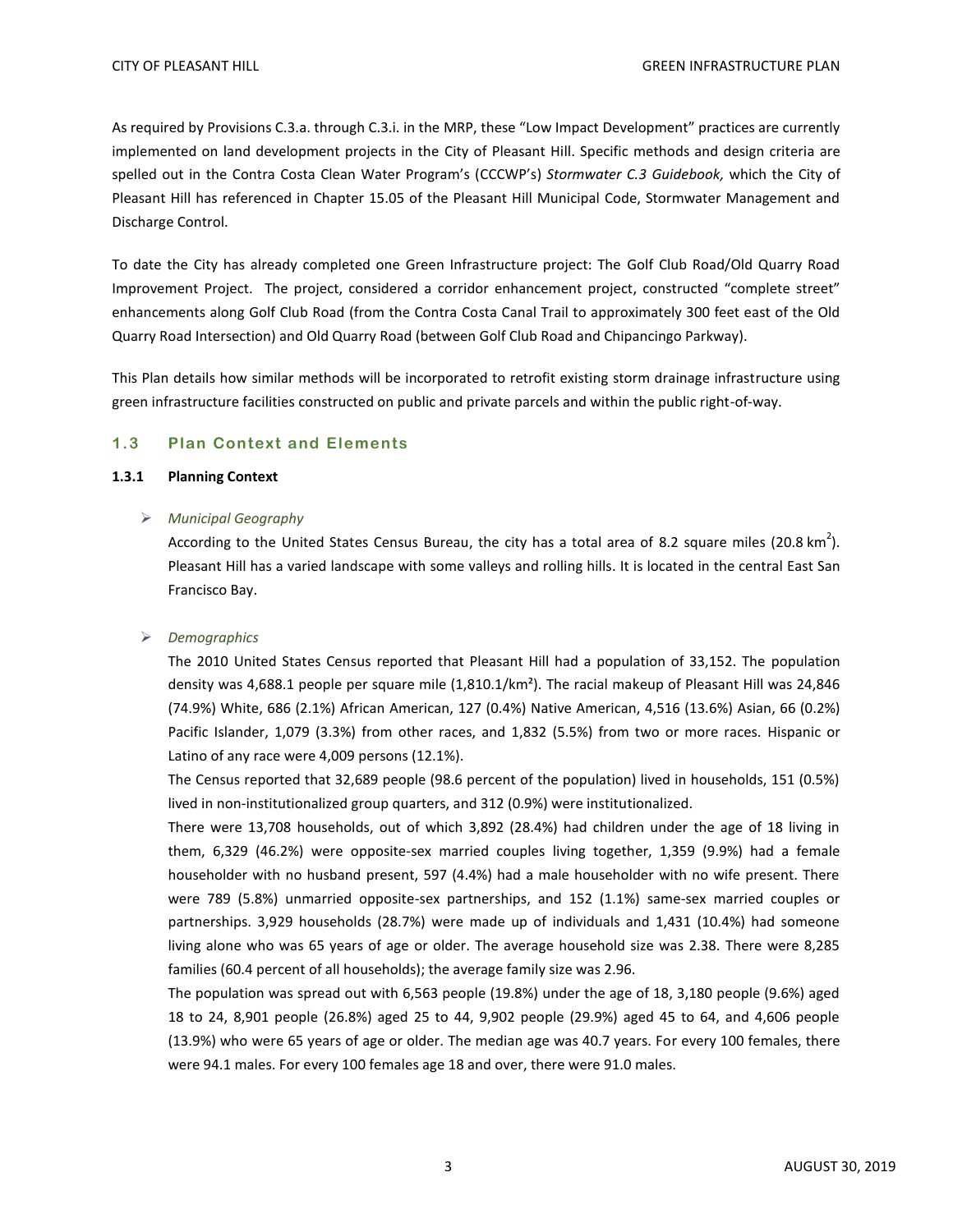There were 14,321 housing units at an average density of 2,025.2 per square mile (781.9/km²), of which 13,708 were occupied, of which 8,470 (61.8%) were owner-occupied, and 5,238 (38.2%) were occupied by renters. The homeowner vacancy rate was 1.3 percent; the rental vacancy rate was 5.1 percent. 21,253 people (64.1 percent of the population) lived in owner-occupied housing units and 11,436 people (34.5%) lived in rental housing units.

#### *Commitment and Actions for Sustainability*

The City will explore sustainability issues as we update the General Plan which will be happening over FY calendar 2019 and 2020 for General Plan 2040.

#### *Staffing and Scope of Sustainability Programs*

As part of the General Plan exploration of sustainability issues any needed staffing will be looked into as well.

*CEQA*

According to Section 18.75.040 Environmental Review of the Pleasant Hill Municipal Code, each land use application for a discretionary approval by the city is subject to the requirements of the California Environmental Quality Act (CEQA), the state CEQA Guidelines, and the city's CEQA Guidelines.

#### **1.3.2 Watersheds and Storm Drainage Infrastructure**

#### *Watersheds and Watershed Characteristics and Challenges*

According to the Contra Costa Watersheds Stormwater Resource Plan, "the Walnut Creek watershed encompasses the Grayson-Murderers, Concord, Pine-Galindo, San Ramon, and Las Trampas subwatersheds. Draining the west side of Mount Diablo and the east side of the East Bay hills, Walnut Creek's major tributaries include San Ramon Creek, Bollinger Creek, Las Trampas Creek, Lafayette Creek, Grayson Creek, Murderer's Creek, Pine Creek, Tice Creek, and Galindo Creek. The Cities of Walnut Creek, Lafayette, Pleasant Hill and Danville lie completely within the boundaries of the Walnut Creek watershed, while the Cities of Concord, Martinez, and small areas of Moraga and San Ramon are partly within the watershed.

"Agriculture and livestock were previously important industries in the valleys of the Walnut Creek watershed. An increase in housing and commercial development along the creek created the need for improved flood control measures. Today, a stormwater drainage system reroutes surface waters from their original path through the valley. Land use and other physical factors have also affected the way surface and groundwater reach the creek channel.

"In 2014, the Flood Control District assumed management of the lowest four miles of Walnut Creek removed and began restoration planning. With the completion of a Project Study Report, the Flood Control District has begun the preparation of construction plans and environmental permits. The longterm vision for Lower Walnut Creek is 'A sustainable channel that provides critical flood protection in a way that is more compatible with the plants and animals that call the creek home.'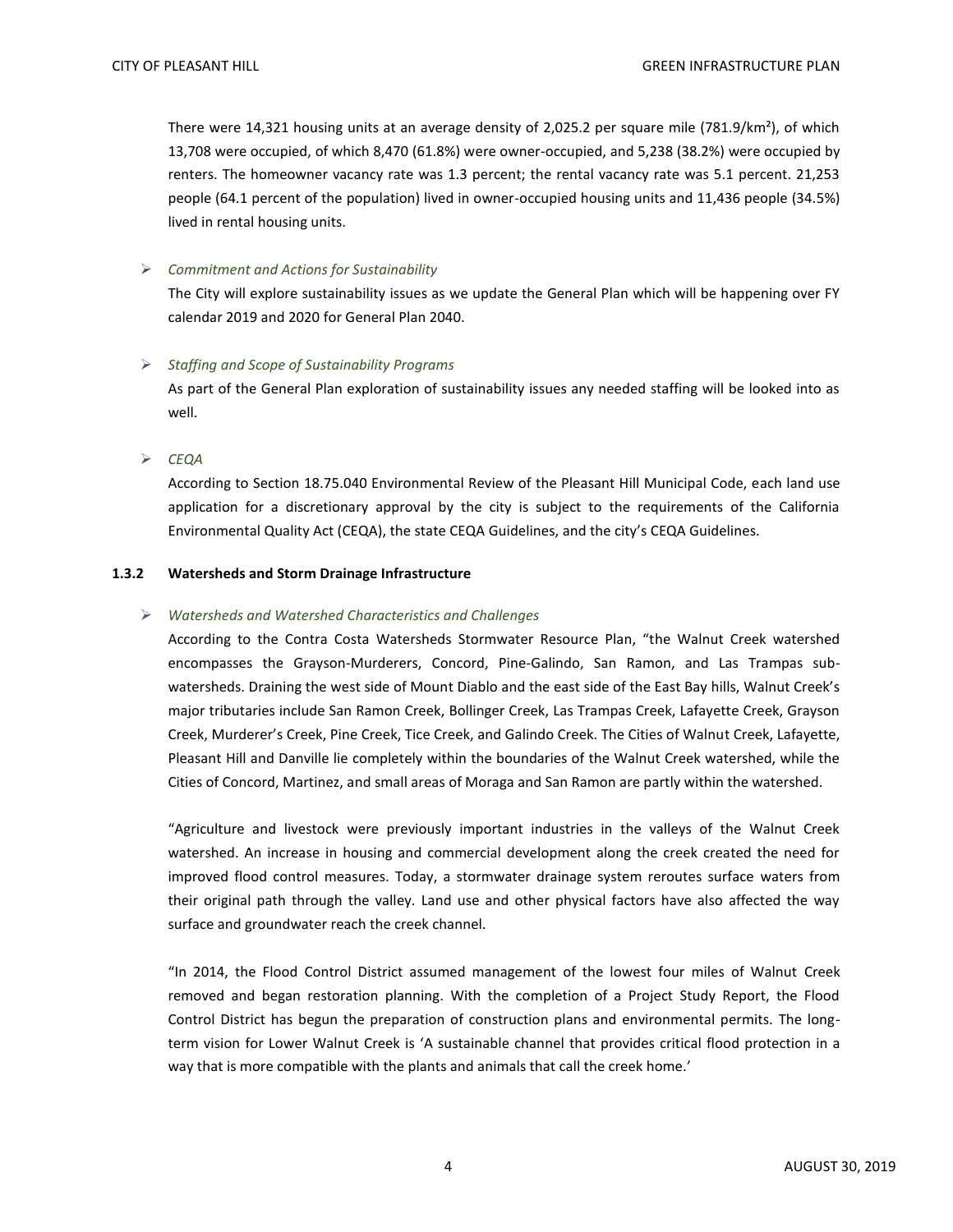"Land uses in the Walnut Creek watershed consist of 13% agricultural lands; 58% urban lands; and 29% open space, parks and recreation areas, and water.

"Walnut Creek has a TMDL for diazinon (SFBRWQCB, 2017)."

#### *Major Drainages and Major Drainage Characteristics and Challenges*

The following drainages are identified in the Pleasant Hill section of the Countywide Flood Insurance Study (FIS) provided by the Federal Emergency Management Agency (FEMA).

- Grayson Creek
- East Fork Grayson Creek
- West Fork Grayson Creek
- Murderer's Creek
- Mangini Creek
- McCollum Creek
- Flame Drive Creek
- Monument Drain



#### *Storm Sewer System*

Significant flood events have occurred numerous times in the city. After a 1958 flood, the Contra Costa Water District used \$24 million in Federal funds to construct a rectangular concrete channel from Gregory Lane on the East Fork of Grayson Creek, and Apollo Way on the West Fork, downstream to Viking Drive. From there downstream, the U.S. Natural Resource Conservation Service constructed a wider, trapezoidal earthen channel, and the U.S. Army Corps of Engineers subsequently heightened the adjacent levees. These structures have the capability of carrying runoff from a 50-year storm (which has a 2 percent chance of occurring during any year), while capacity of the unimproved creeks south of Gregory Lane is estimated at a 10-15-year storm (as much as a 10 percent chance of occurring any year).

During periods of moderately heavy rainfall, flooding occurs in the area between Murderer's Creek and the East Fork of Grayson Creek. Higher intensity storms may add flood potential near the confluence of Mangini Creek and the West Fork of Grayson Creek. During 50-year and stronger storms, shallow flooding also may occur between Grayson Creek and Contra Costa Boulevard, and along Walnut Creek in the Sherman Acres and Fair Oaks neighborhoods east of Interstate 680. Storm waters tend to spill over channels or banks and then flow along streets and across developed property.

#### *Storm Sewer Challenges (Pertinent to GI)*

The City is largely built out. The commercial areas are essentially at the lower elevations that are also they older parts of town where the best opportunities would be expected to exist. This part of Pleasant Hill, however, has right-of-way (ROW) limitations making implementation of Green Infrastructure.

The major challenge is that storm drainage channels are largely on private property. Property owners have been reluctant to provide drainage easement limiting the ability to include GI planning for those reaches. Eventually the drainage goes to Grayson Creek, a channelized Flood Control channel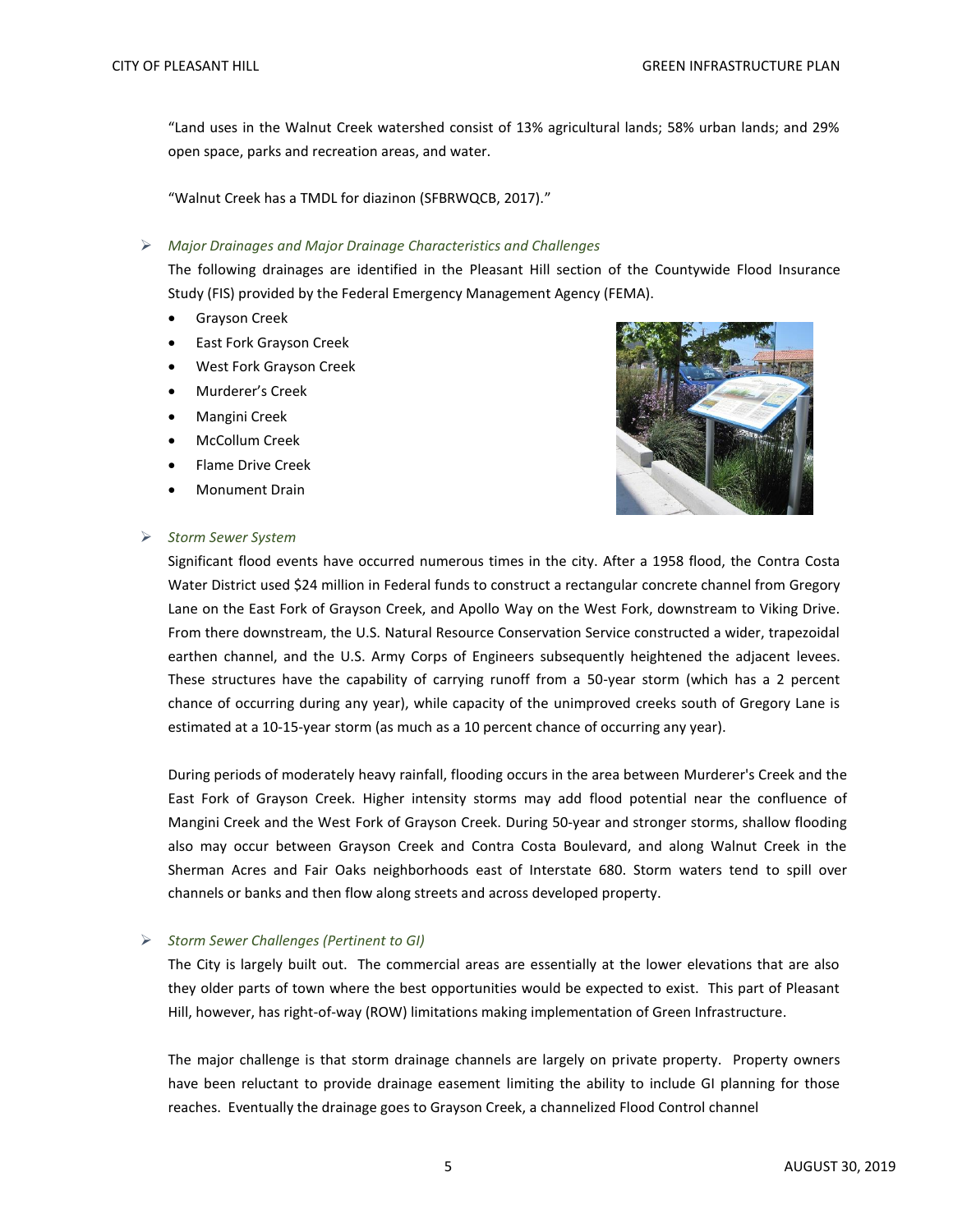#### *Flood Zones*

The **Floodplain Boundaries** section of the current (2017) FIS provided by FEMA states that in order to provide a national standard without regional discrimination, the 1-percent annual chance flood has been adopted by FEMA as the base flood for floodplain management purposes. The 0.2-percent annual chance flood is employed to indicate additional areas of flood risk in the community. For the stream studied in detail, the 1- and 0.2- percent annual chance floodplains have been delineated using the flood elevations determined at each cross section. Between cross sections, the boundaries were interpolated using topographic maps at a scale and a contour interval as shown on Table 12, "Topographic Map Information."

The **Floodways** section of the current (2017) FIS states that the floodways presented in this FIS were computed for certain stream segments on the basis of equal conveyance reduction from each side of the floodplain. Floodway widths were computed at cross sections. Between cross sections, the floodway boundaries were interpolated. The results of the floodway computations are tabulated for selected cross sections. The computed floodways are shown on the revised FIRM (Published Separately). In cases where the floodway and 1-percent annual chance floodplain boundaries are either close together or collinear, only the floodway boundary is shown. The area between the floodway and 1-percent annual chance floodplain boundaries is termed the floodway fringe. The floodway fringe encompasses the portion of the floodplain that could be completely obstructed without increasing the water-surface elevation of the 1 percent annual chance flood more than 1.0 foot at any point. Typical relationships between the floodway and the floodway fringe and their significance to floodplain development are shown in Figure 1, "Floodway Schematic."

 The **Principal Flood Problems** as described in the current (2017) FIS state that the flooding in Pleasant Hill has been caused by local runoff that exceeded stream channel capacities and has been greatly aggravated by blocked drainage facilities. Along the lower reaches of Grayson Creek, principal flood problems are caused by a lack of channel capacity and constriction of the floodplain by inadequate levees. Beginning with the Center Avenue Bridge, located in the unincorporated areas of Contra Costa County, and proceeding upstream, numerous undersized or poorly maintained bridge crossings cause overbank flooding. In the upper portion of Grayson Creek, south of Viking Drive and continuing on to East Fork Grayson Creek, a concrete box channel constructed in the late 1950s causes overbank flooding. The channel cannot accommodate the 1-percent annual chance flood runoff from the urbanized drainage above it. Overbank flooding also occurs along East Fork Grayson Creek, south of Gregory Lane, and along Murderers Creek because existing channels and crossings cannot convey the 1-percent annual chance peak flows.

The FIS further states that between 1950 and 1980, 16 floods occurred in the study area. Since that time, major flood events have occurred in the region in 1982, 1983, 1986, 1992, 1996, and 1998. In January 1952, 6.75 inches of rain fell in 6 days, and 450 families in eastern Contra Costa County were left homeless. The Pacheco area immediately north of the city limits was especially affected. In December 1955, although 11.75 inches fell in 6 days, less damage occurred than in 1952 because of improved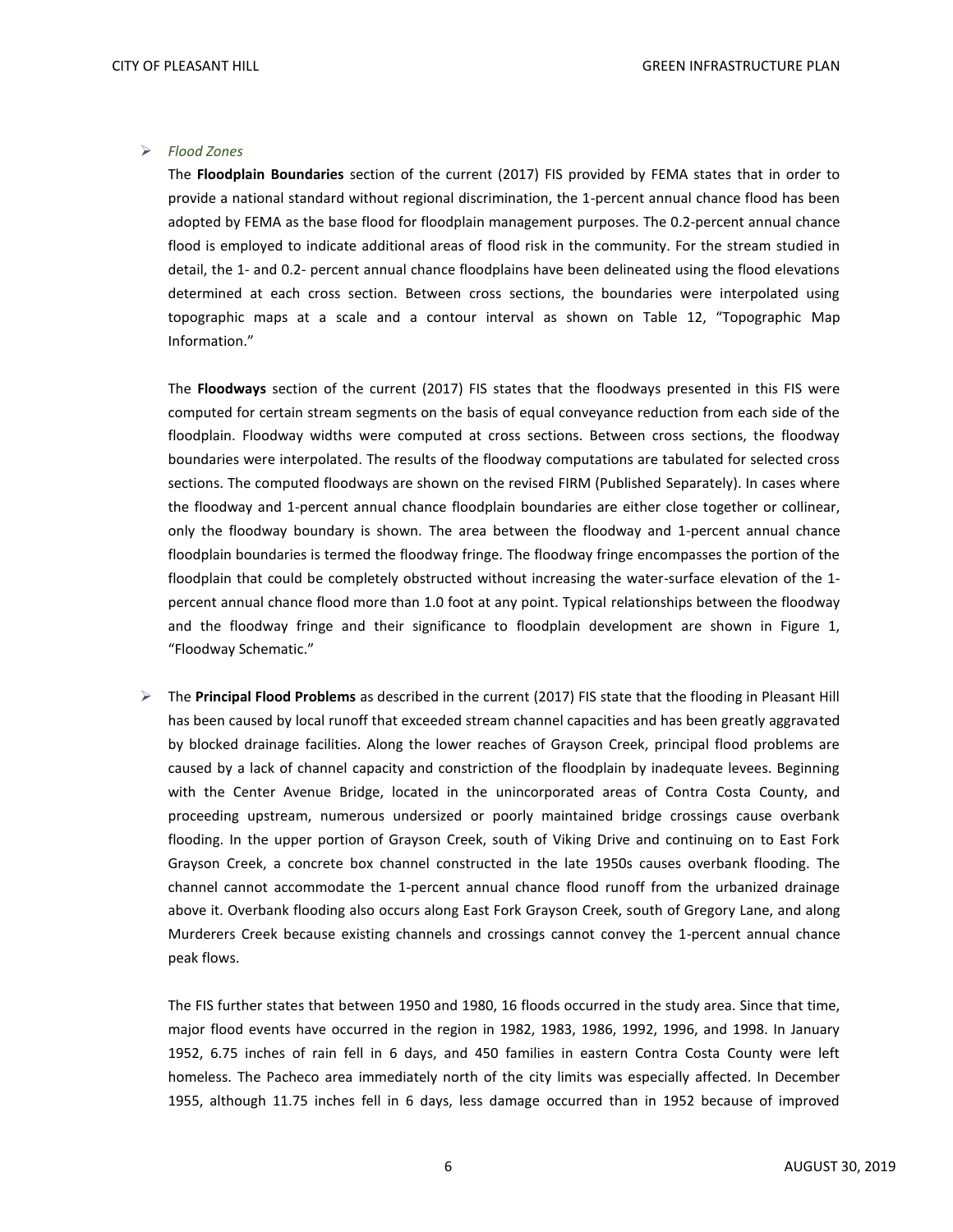drainage facilities. At the corner of Ardith and Elinora Drives in the Gregory Gardens area, 2.5 feet of water ponded in the road. In 1958, Gregory Gardens flooded for the second time; 2,600 homes were affected. The CCCFCWCD then asked Congress for \$24 million to implement flood-control measures.

Additionally, in 1955 and 1958, flood peaks of 416 and 602 cubic feet per second, respectively, were measured at stream gages on West Fork Grayson Creek. Based on regional analysis, these floods had estimated recurrence intervals of approximately 20 and 50 years, respectively. During a 1963 flood, although the Grayson Creek gage was no longer operating, the peak flow, measured at various gages in the basins south of Pleasant Hill, reflected a recurrence interval of between 10 and 35 years.

#### *Flood Control Facilities*

According to the current (2017) FIS, in response to the 1958 request by the CCCFCWCD, the U.S. Department of Agriculture NRCS constructed flood channels on Grayson Creek and its East and West Forks in the early 1960s. Approximately 2.4 miles of rectangular concrete channel was constructed along Grayson Creek from 335 feet upstream of Viking Drive upstream to the confluence with East and West Forks, along East Fork Grayson Creek from the confluence upstream to Gregory Lane, and along West Fork Grayson Creek from the confluence upstream to the vicinity of the intersection of Mercury Way and Apollo Way.

Additionally, the FIS states that on the downstream portion of Grayson Creek, the NRCS constructed a trapezoidal earthen channel, and the USACE subsequently raised the height of the leveed banks. The NRCS project was completed before the 1963 flood. The revised analyses along Grayson Creek and East Fork Grayson Creek revealed that these flood protection measures along Grayson Creek and East Fork Grayson Creek are no longer sufficient to convey a 1-percent annual chance flood event. The West Fork Grayson Creek channel was not restudied as part of this study, but it is assumed adequate to convey a 0.2-percent annual chance flood event.

#### *Flood Control Development Policies*

The City adopted Chapter 15.15 of the Municipal Code entitled Flood Damage Prevention. The purpose of this section is to promote the public health, safety, and general welfare, and to minimize public and private losses due to flood conditions in specific areas by provisions detailed in the Muni Code.

#### *Storm Sewer Opportunities (Pertinent to GI)*

The City has included one concept plan, the Linda Ditch, which is included in the Capital Improvement Program (CIP) as a future unfunded project. This mobilizes a drainage ditch that conveyed drainage from a large section (over 100 acres) of the older part of Pleasant Hill to Grayson Creek. This project is included in the GI Project list.

A second opportunity in concept, yet to be studied, is to identify a major outfall on the Grayson-Murders creek watershed where there could be existing public land, or unusable land that could be acquired for the construction of a bioretention facility to treat required flow for GI.

#### *Recent and Planned Drainage Improvements*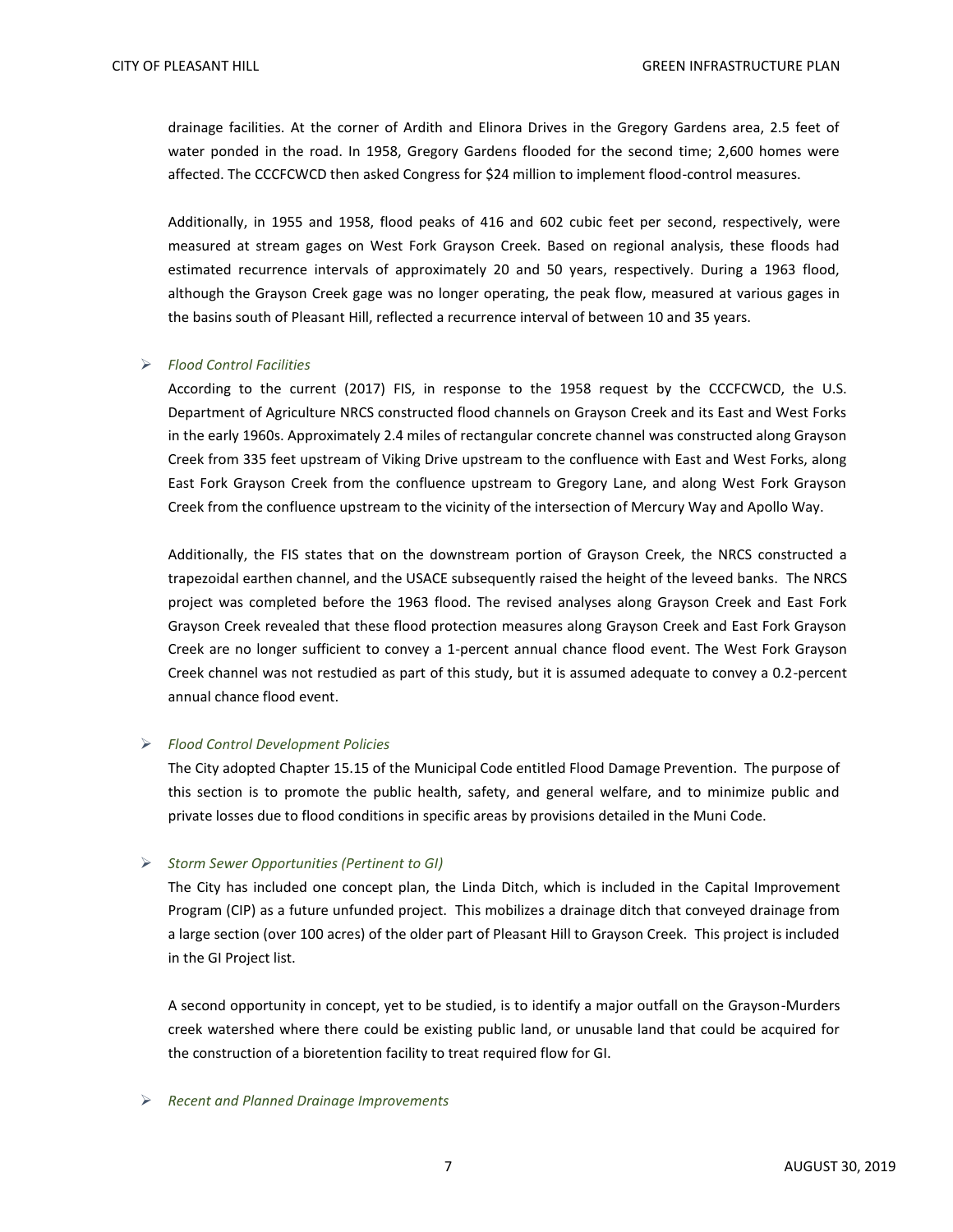An update of the Storm Drain Master Plan is under way. This will consider system risks, opportunities and funding needs. This will eventually lead to the scoping of the necessary CIP projects.

 *Funding for Maintenance and for Capital Improvements* Maintenance funding will be part of the Master Plan.

#### **1.3.3 Related Regional and Countywide Plans and Planning Documents**

This Plan has been coordinated with the following regional stormwater documents:

- The Contra Costa Watersheds Stormwater Resource Plan (CCW SWRP). The CCW SWRP was funded by State Water Resources Control Board under a Proposition 1 Grant, with matching contributions provided by Contra Costa municipalities individually and collectively through the Contra Costa Clean Water Program (CCCWP). The CCW SWRP identified and prioritized potential multi-benefit stormwater management projects, including green infrastructure projects in watersheds and jurisdictions throughout Contra Costa County. Projects identified within the CCW SWRP are eligible to apply for future state funding. Many of the projects included in this Plan were drawn from the CCW SWRP project opportunity lists.
- The Contra Costa Countywide Reasonable Assurance Analysis (RAA). The RAA for Green Infrastructure is being prepared by Contra Costa municipalities collectively through the CCCWP and is consistent with guidance prepared by the Bay Area Stormwater Management Agencies Association (BASMAA). The RAA for Green Infrastructure uses a water quality model coupled with continuous simulation hydrologic output to estimate baseline loadings of pollutants and the reductions that might be achieved through green infrastructure implementation in 2020, 2030, and 2040 under various scenarios, which include implementation of projects identified in this Plan. Results pertinent to green infrastructure planning and implementation are discussed in Section 2 of this Plan.
- The City of San Pablo and the City of Richmond have embarked on a Grant application for Alternative Compliance/Water Quality Trading in Contra Costa County. As of this writing the status of the grant success is unknown.

#### **1.3.4 Related Local Planning Documents**

Green infrastructure can be integrated into a wide diversity of public and private projects. Public projects can incorporate green infrastructure in streets, parks, schools, and other civic properties. In order to ensure that green infrastructure is considered and supported in the range of planning and design processes for these projects, City of Pleasant Hill has reviewed and/or updated the following planning documents to appropriately incorporate green infrastructure requirements:

<span id="page-11-0"></span>

| Table 1. Documents Updated to Align with this Green Infrastructure Plan |                           |                        |  |
|-------------------------------------------------------------------------|---------------------------|------------------------|--|
| <b>Document</b>                                                         | <b>Summary of Updates</b> | <b>Completion Date</b> |  |
| General Plan                                                            | Under study               | 2020                   |  |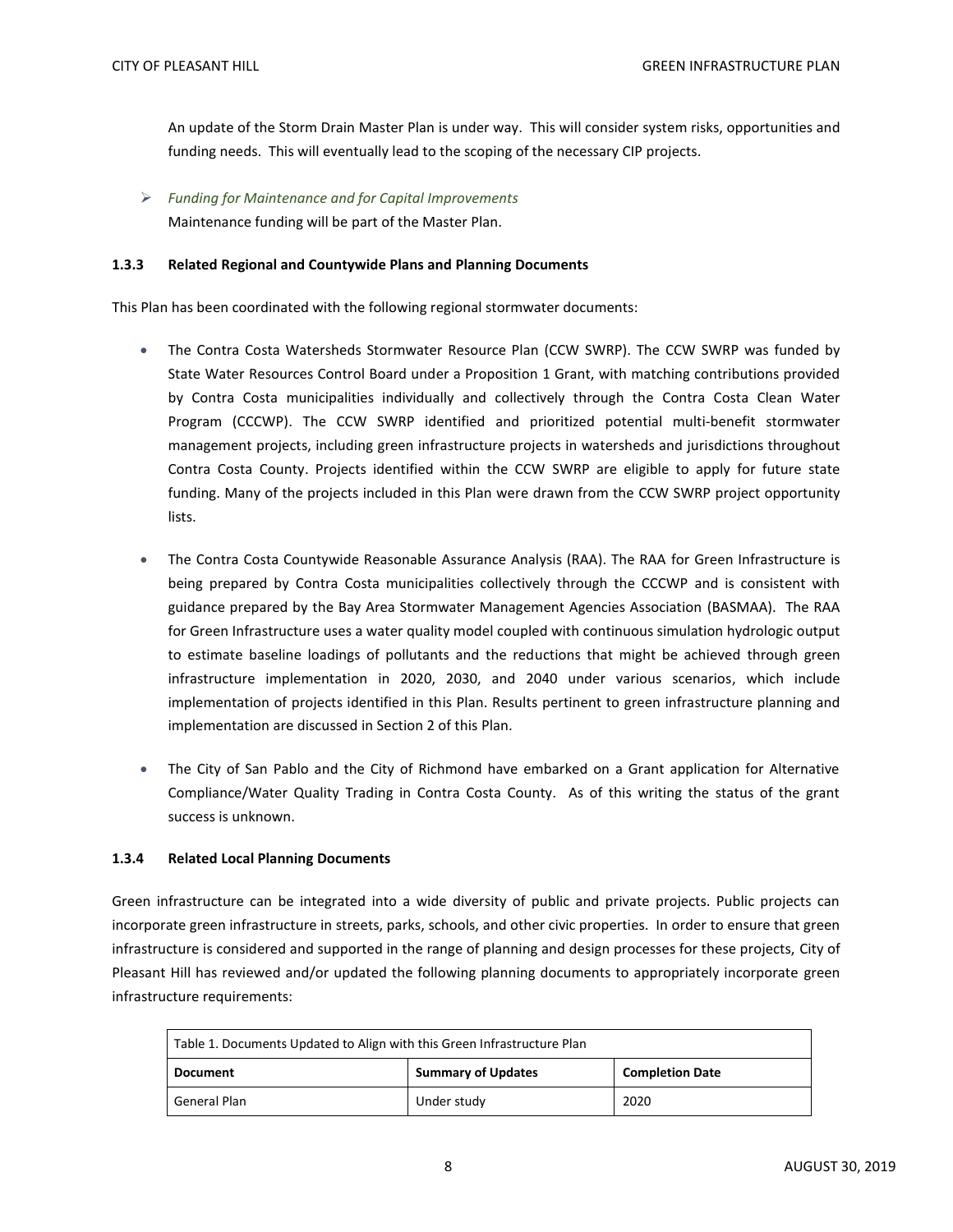| Green Building / Sustainability            | With General Plan Rev 2020<br>Under consideration |               |
|--------------------------------------------|---------------------------------------------------|---------------|
| <b>Standard Details and Specifications</b> | Under CC Program                                  | June 30, 2019 |

As indicated above the review of applicability of changes to planning documents will be incorporated into the General Plan update in 2020. The standard details and specifications are being assembled from the previously mentioned sources that are in the public domain and will be promulgated at the time of the Annual Report.

Planning has already reviewed this Plan and has provided the guidance about incorporating any needed changes at the General Plan update time. Low impact development (LID) are already well engrained in the project review process as it has been required since the inclusion of C.3.d in the Permit.

#### **1.3.5 Outreach and Education**

The City's Green Infrastructure Plan development process in conjunction with the Contra Costa Clean Water Program engaged a wide variety of stakeholders, including both government staff and community members who will live, work, and play near future green infrastructure projects in the potential project location identification process. The City of Pleasant Hill will engage relevant government staff and community members as projects move forward towards design and implementation.

 *Interdepartmental coordination process leading to adoption of the Green Infrastructure*  Coordination is being implemented among Development Engineering, Planning and the City Attorney's office.

*Public process leading to adoption of the Green Infrastructure Plan.*

The adoption process is comprised for coordination between Planning and Engineering with a final adoption via a Council Resolution as a first step in the public education process. The policy will embody the steps for outreach beyond City staff and will rely on promulgating notification to the development community of Program training and informational presentations.

The City has identified a location and has done the scoping of a project to provide green infrastructure to over 100 acres of public and private ROW. While the project did not get ranked for state funding it is still included in the GI Plan for implementation and is investigating its own funding sources.

 *General outreach and targeted outreach to and training for professionals involved in green infrastructure planning and design.* 

The City encourages the design professional community in conjunction with the Contra Costa Clean Water Program to attend Program training in Green Infrastructure.

 *Staff training on green infrastructure planning and implementation, including planning, engineering, public works maintenance, finance, fire/life safety, and management staff.*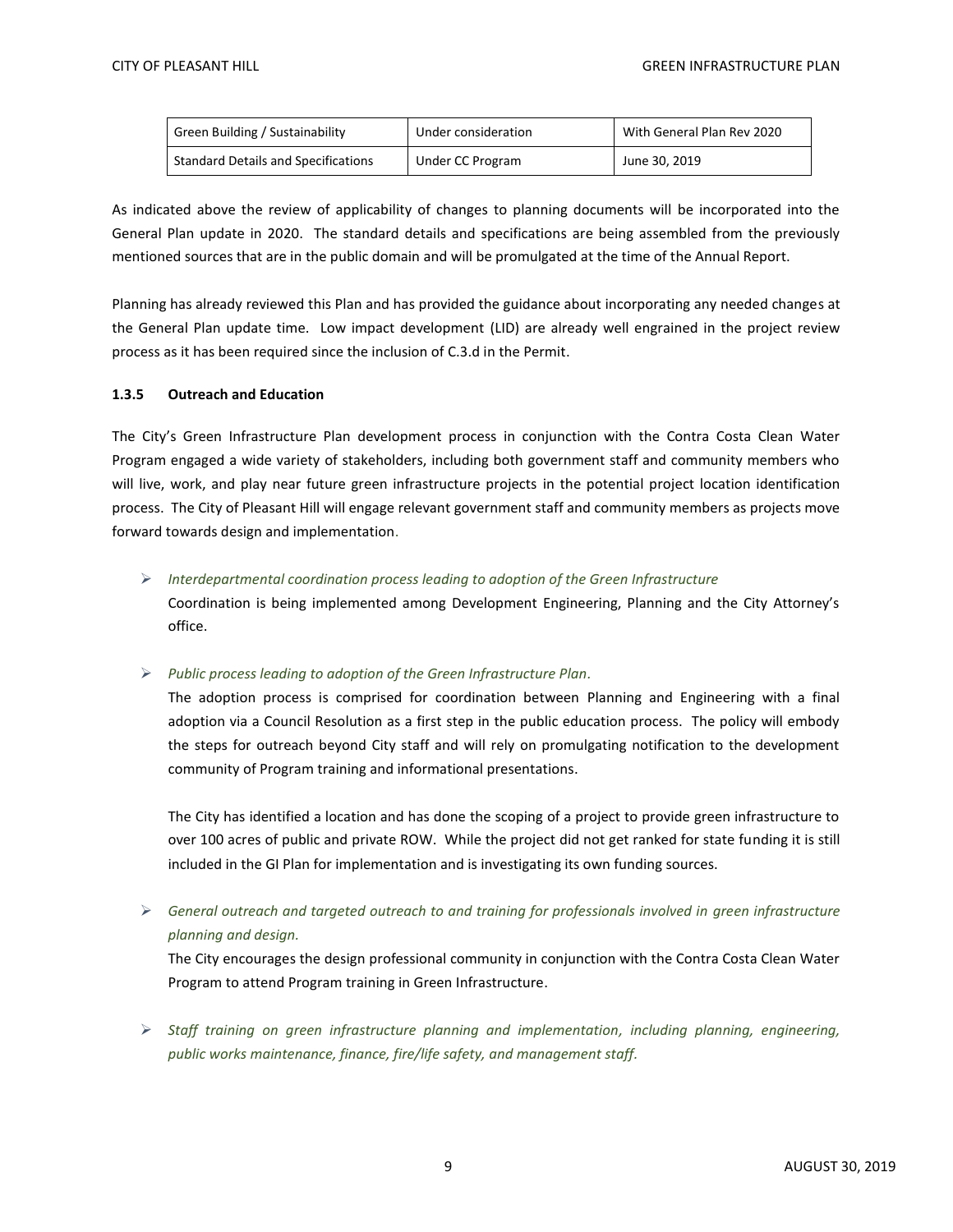Guidance will be promulgated as later identified in this plan that takes into consideration the needs for complete streets, maintenance access needs, public safety personnel needs. Their considerations will be sought in the overall implementation process.

 *Staff participation in regional processes to promote Green Infrastructure (such as the regional roundtable and design charrette*).

The City's consultant participated in the review of Green Infrastructure Guidelines, standard Details and Specifications on behalf of the City.

The City's Stormwater Program Consultants attended the Green Infrastructure Workshop on behalf of the City.

#### **1.3.6 Policies, Ordinances, and Legal Mechanisms**

 Summarize resolutions, ordinances, and policies adopted in connection with the Green Infrastructure Plan.

With Resolution 39-17 the City approved the Green Infrastructure Framework the set the stage for this Green Infrastructure Plan effort. It was adopted May 15, 2017.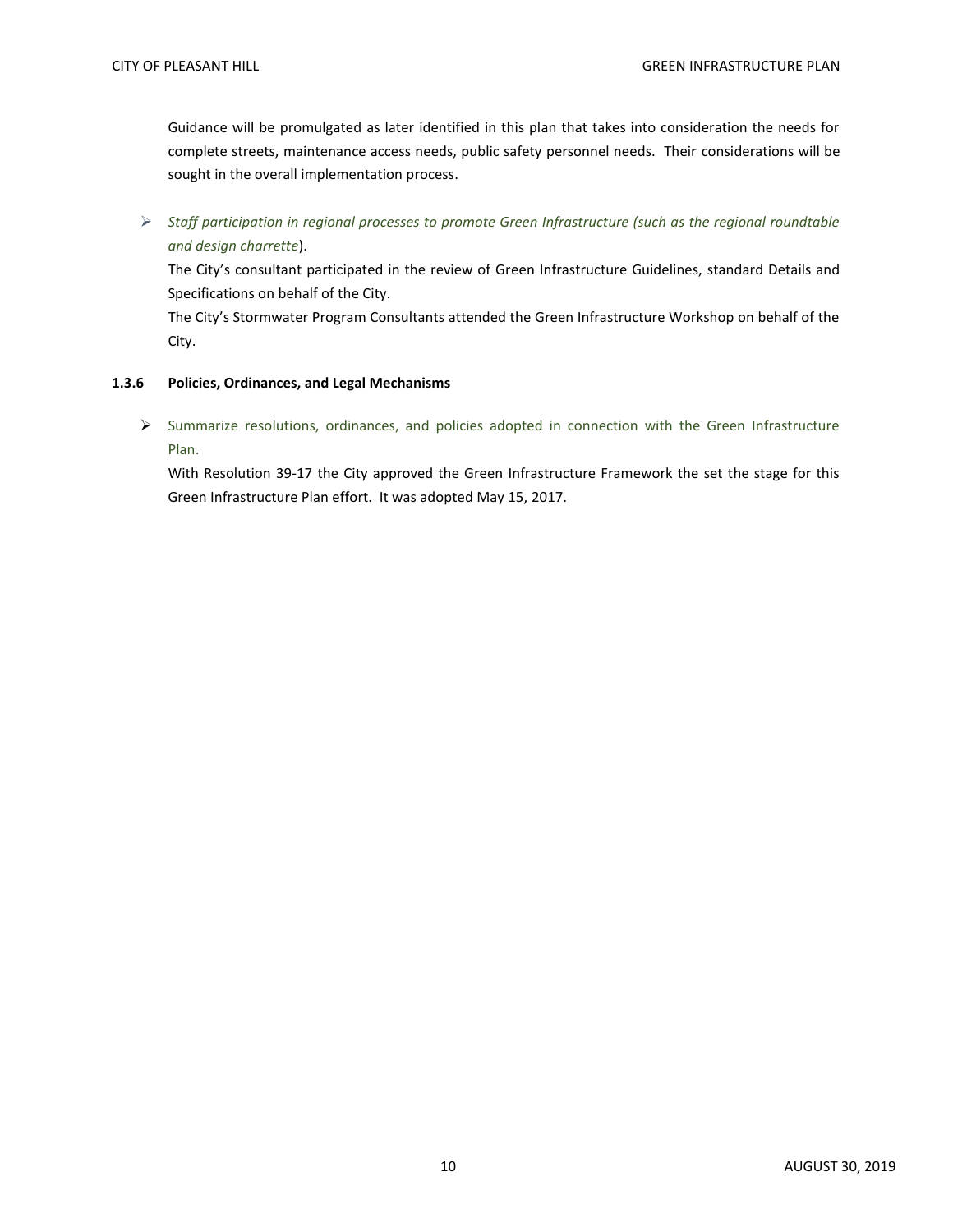# <span id="page-14-0"></span>**2 Green Infrastructure Targets**

Provisions C.11 and C.12 in the MRP require Contra Costa Permittees (Contra Costa County and its 19 cities and towns) to reduce estimated PCBs loading by 23 grams/year and estimated mercury loading by 9 grams/year using green infrastructure by June 30, 2020. Regionally, Permittees must also project the load reductions achieved via green infrastructure by 2020, 2030, and 2040, showing that collectively, reductions will amount to 3 kg/year PCBs and 10 kg/year mercury by 2040.

This planning process developed and assessed projections for the square footage of impervious surface to be retrofitted and treated with green infrastructure from private projects within the City of Pleasant Hill's jurisdiction by 2020, 2030, and 2040. It also incorporates targets for the square footage of impervious surface to be retrofitted and treated with green infrastructure through potential public projects within Pleasant Hill by 2020, 2030, and 2040.



#### <span id="page-14-1"></span>**2.1 Countywide Attainment Scenario**

A "Countywide Attainment Scenario" was modeled as part of the RAA modeling to help Permittees with their GI Planning. The Contra Costa Countywide Reasonable Assurance Analysis (RAA), summarized in the Geosyntec Consultants draft memo to the CCCWP entitled, "Reasonable Assurance Analysis Countywide Attainment Strategy" dated May 1, 2019, attached as Appendix B, focused on PCBs while also evaluating opportunities for mercury reduction. The results of this analysis demonstrate that the public GI retrofit opportunities with the highest potential to reduce PCBs loads are concentrated within a small subset of Contra Costa Permittee area due to the pattern of pre-1980 industrial development within the region. Conversely, many Contra Costa Permittees have no or very few opportunities to contribute significantly toward achievement of PCBs loading reductions via implementation of GI in their communities.

Given the findings, it is likely that a countywide strategy would be the most efficient and effective way to achieve the PCB load reduction goals. However, a preliminary review of the legal and administrative requirements involved with implementing a countywide strategy indicates that they are complex and would require considerable effort to resolve. Additionally, it would require comprehensive dialogue in the public forum lead by the elected officials and ultimately overall agreement which is beyond the scope of this plan.

For the purposes of creating the local GI Plan, Pleasant Hill prioritized their GI projects based on achieving other multiple benefits including controlling other stormwater pollutants, preserving and enhancing local stream hydrology, reducing localized flooding, increasing the resiliency of water supply, ancillary benefits that derive from adding landscaped areas within the urbanized environment, and mitigating the urban heat island effect.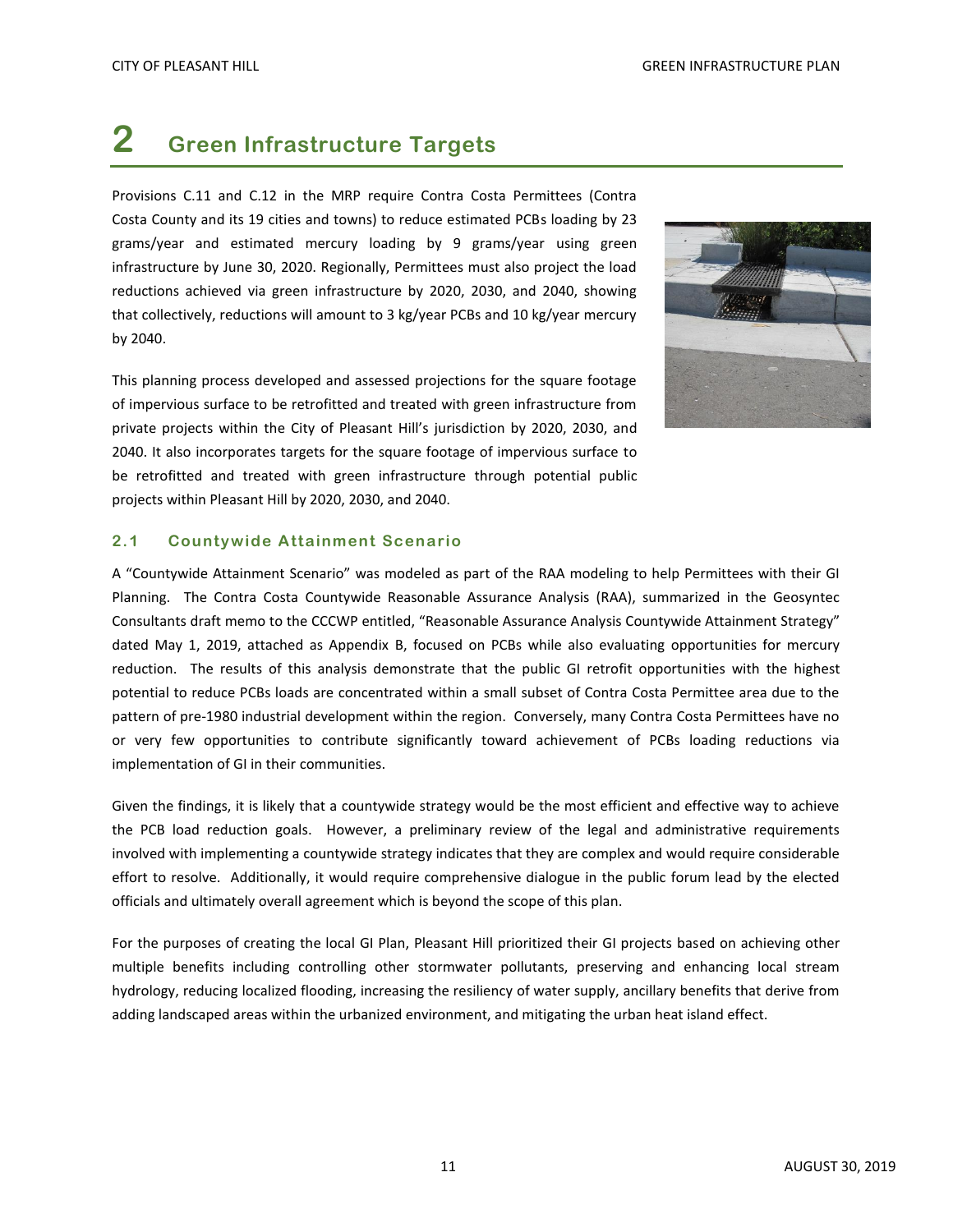#### <span id="page-15-0"></span>**2.2 Private Development Projections**

To forecast private development, the City of Pleasant Hill participated in a regional process coordinated through the CCCWP and shared with BASMAA member agencies. This process utilized the outputs of UrbanSim, a model developed by the Urban Analytics Lab at the University of California under contract to the Bay Area Metropolitan Transportation Commission (MTC). UrbanSim is a modeling system developed to support the need for analyzing the potential effects of land use policies and infrastructure investments on the development and character of cities and regions. The Bay Area's application of UrbanSim was developed specifically to support the development of Plan Bay Area, the Bay Area's Sustainable Communities planning effort.

MTC forecasts growth in households and jobs and uses the UrbanSim model to identify development and redevelopment sites to satisfy future demand. Model inputs include parcel-specific zoning and real estate data; model outputs show increases in households or jobs attributable to specific parcels. The methods and results of the Bay Area UrbanSim model have been approved by both MTC and Association of Bay Area Government [ABAG] Committees for use in transportation projections and the regional Plan Bay Area development process.

The CCCWP process used outputs from the Bay Area UrbanSim model to map parcels predicted to undergo development or redevelopment in each Contra Costa jurisdiction at each time increment specified in the MRP (2020, 2030, and 2040). The resulting maps were reviewed by local staff for consistency with the [Permittee's] local knowledge and local planning and economic development initiatives. The maps were revised, and each revision documented.

It is assumed that multifamily residential and commercial/industrial developments will incorporate stormwater treatment facilities (typically bioretention) in accordance with MRP Provisions C.3.b., C.3.c., and C.3.d. Because of high land values, it is expected that more than 50% of the existing impervious area in each parcel will be replaced if a parcel is developed, and therefore the entire parcel will be subject to Provision C.3 requirements (that is, will be retrofit with Green Infrastructure), consistent with the "50% rule" requirements of MRP Provision C.3.b.

Existing impervious surface for each affected parcel was estimated using the 2011 National Land Cover Database. Estimates were spot-checked and revised based on local knowledge and available satellite imagery.

Based on these assumptions and the revised maps, the amounts of existing impervious surface forecast to be retrofit with green infrastructure via private development are as shown in Table 2.

<span id="page-15-1"></span>

| Table 2. Estimates of Impervious Surface to Be Retrofit via Private Development |         |  |  |
|---------------------------------------------------------------------------------|---------|--|--|
| <b>Total Square Footage</b><br>Year                                             |         |  |  |
| 2020                                                                            | 822,646 |  |  |
| 2030                                                                            | 195,226 |  |  |
| 2040                                                                            | 181,812 |  |  |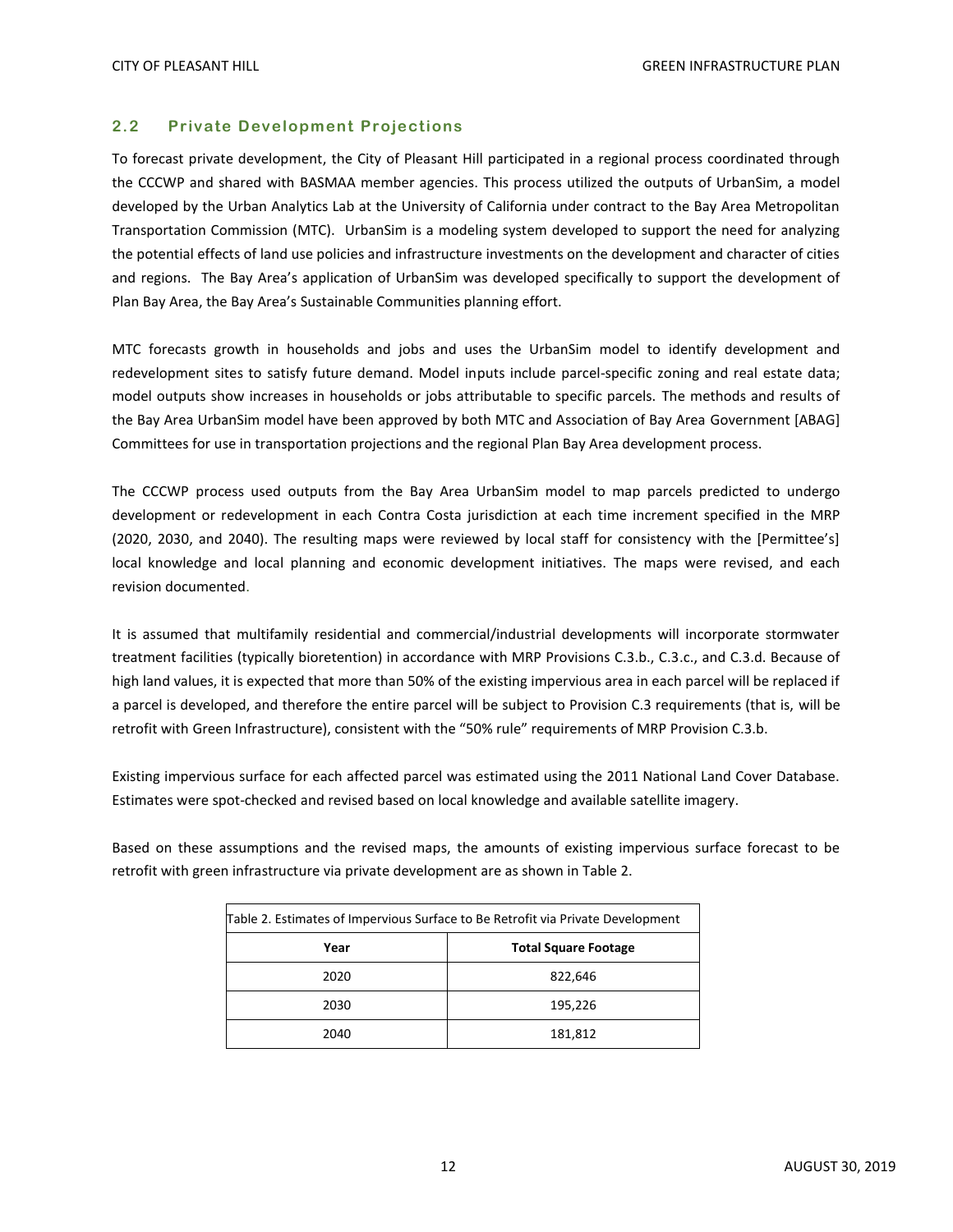#### <span id="page-16-0"></span>**2.3 Targets for Public Projects**

Forecasted impervious surface to be retrofit via public projects is in two categories:

- 1. Estimated tributary impervious surface for Green Infrastructure Projects identified in this Plan.
- 2. Additional tributary impervious surface associated with projects yet to be identified. These projects are associated with general geographic areas (neighborhoods or blocks) but specific facility locations have not yet been identified.

These forecasts are summarized in Table 3.

<span id="page-16-2"></span>

| Table 3. Estimates of Impervious Surface to Be Retrofit via Public Projects |                                                                            |                                                                                      |           |  |  |  |
|-----------------------------------------------------------------------------|----------------------------------------------------------------------------|--------------------------------------------------------------------------------------|-----------|--|--|--|
| Year                                                                        | Square footage tributary to<br><b>GI Projects included in this</b><br>Plan | <b>Additional square footage</b><br>associated with projects yet<br>to be identified | Total     |  |  |  |
| 2020                                                                        | 10,021                                                                     | 0                                                                                    | 10,021    |  |  |  |
| 2030                                                                        | 2,373,905                                                                  | 0                                                                                    | 2,373,905 |  |  |  |
| 2040                                                                        | 0                                                                          | 33,756                                                                               | 33,756    |  |  |  |

#### <span id="page-16-1"></span>**2.4 Projected Load Reductions**

As part of the RAA process, the estimates of projected private development (described in Section 2.2) and the general and specific locations of public projects (summarized in Section 2.3 and detailed in Chapter 3) will be incorporated into a water-quality model and projected pollutant load reductions will be developed for 2020, 2030, and 2040. Details of methods, inputs, and model outputs will be included in the RAA report.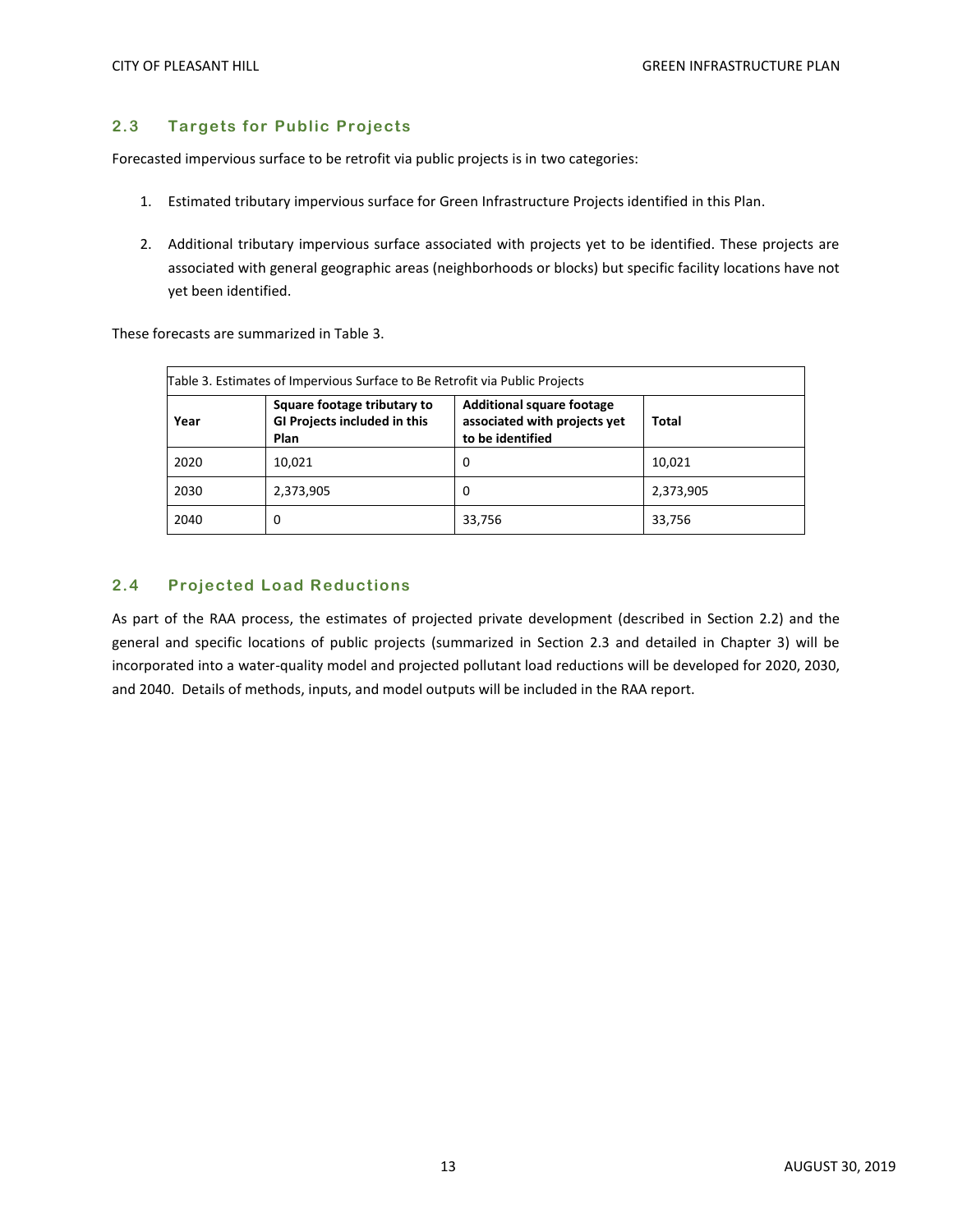# <span id="page-17-0"></span>**3 Public Project Identification, Prioritization, and Mapping**

#### <span id="page-17-1"></span>**3.1 Tools for Public Project Identification and Prioritization**

The City of Pleasant Hill utilized a number of tools to identify and prioritize potential public projects. The first process was the Contra Costa Watersheds Stormwater Resource Plan described briefly in sections 3.1.1 and 3.1.2 below.

#### *CCW SWRP Overview*

The Contra Costa Watersheds (CCW) Stormwater Resource Plan (SWRP) was created to help build stormwater management projects and programs within Contra Costa County (County). The plan builds upon a foundation of support for and successful implementation of watershed protection programs, restoration projects, and low impact development throughout the County.



The CCW SWRP forms a connection between regional water quality and water resources planning goals. The CCW SWRP identifies projects that can support municipal GI planning and implementation driven by water quality regulations. The CCW SWRP also reflects the goals of and will be incorporated into Integrated Regional Water Management (IRWM) plans within the County, providing a link between stormwater and management of other water resources. The implementation of multiple benefit CCW SWRP projects will help protect and improve water bodies in the County, which provide important environmental, community, health, and economic benefits within the County. CCW SWRP also represents progress towards treating stormwater as a valuable local water resource.

The process for identifying project opportunities and then selecting ten potential projects for concept development is outlined below.

1. Identify projects – Potential projects were provided by the Permittees and other CCW SWRP stakeholders. Additional potential project locations were identified and catalogued using a geographic information system (GIS)-based opportunity analysis.

2. Score projects using an automated metrics-based evaluation – The CCW SWRP used a quantitative metrics-based multiple benefit evaluation, as required by the Storm Water Resource Plan Guidelines (SWRP Guidelines, SWRCB, 2015), to score potential projects. Multiple benefits evaluated included water quality, water supply, flood control, environmental and community benefits of projects. The scoring was automated using metrics based on available project attributes. These scores were then used to preliminarily rank the projects for each jurisdiction.

3. Rank projects based on input from CCCWP Permittees and the Technical Advisory Group (TAG) **–** Using the project scores along with other institutional knowledge, the CCCWP, jurisdictions, and Contra Costa Watersheds ES-7 August 2018 DRAFT Stormwater Resource Plan the TAG provided input on project ranking and prioritization of projects as required by the SWRP Guidelines.

4. Develop Project Concept Designs – Ten projects were selected for development of concept designs showing the project footprint, stormwater treatment facilities, projected PCBs and mercury load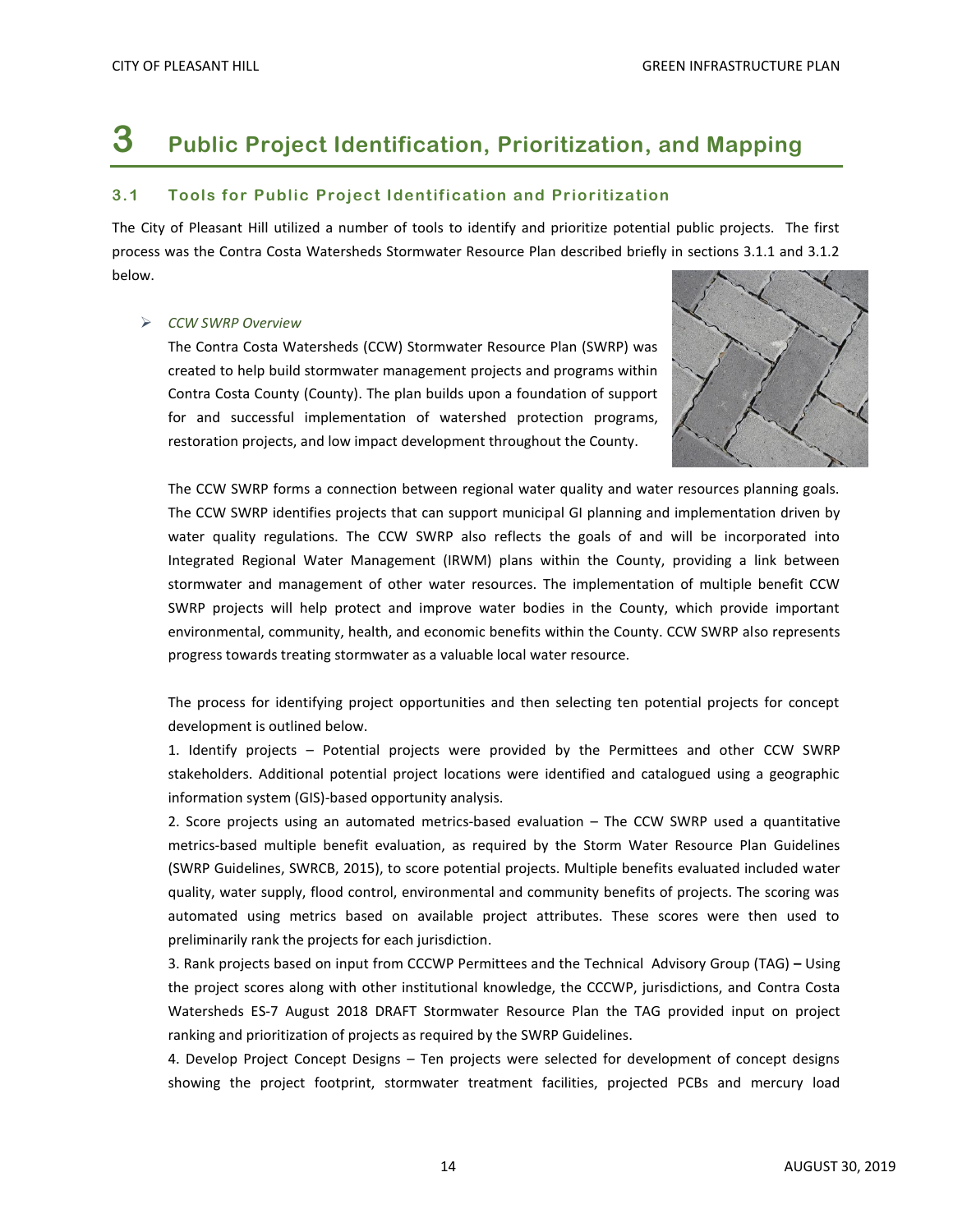reductions and other benefits, and a cost estimate. The City of Pleasant Hill's Linda Drive bio-retention project is included in the list.

*Development of Initial Project Opportunity Lists*

The City of Pleasant Hill developed its project based the ability of a project to be built in the location and provide meaningful treatment.

The Contra Costa Clean Water Program (CCCWP) led the development of the CCW SWRP, on behalf of Contra Costa County Flood Control and Water Conservation District (Flood Control District), unincorporated Contra Costa County, the 19 incorporated cities and towns within Contra Costa County (Permittees), and other stakeholders. The CCW SWRP development involved a robust outreach program to engage and solicit feedback from the County's well-organized and empowered community groups and the public. A Technical Advisory Group (TAG), made up of representatives from state, regional, and local agencies as well as stakeholder groups, was also established to help guide the CCW SWRP development. The stakeholder developed potential project by gathering the following information for the SWRP:

- Facility Name
- Location with APN or GPS coordinates
- Facility size and or volume
- Other information such as assessment of benefits, the stage of
- planning/completion date and other descriptive information

#### *Stakeholder Engagement Process*

The development of a successful CCW SWRP required the coordination and collaboration among municipalities, special districts, NGOs, other stakeholders within the County and the public, as well as government agencies, to gather data, identify project opportunities, and ensure that local goals and values are reflected in the document. A group of technical advisors, representing municipalities, watershed advocacy and planning groups, and disadvantaged communities was assembled into a technical advisory group (TAG) to help guide the development of the CCW SWRP. This section describes the roles of cooperating entities, the TAG, supporting entities, and the public as well as the CCW SWRP's relationship with existing and anticipated planning documents. Specific public education and outreach activities that were conducted during the CCW SWRP development process.

*Project Opportunity Identification Tool*

A desktop project opportunity analysis was conducted in a GIS platform to identify opportunity locations for GI projects. The desktop GIS analysis entailed screening for publicly owned parcels and rights-of-way (ROW) without physical feasibility constraints that would preclude implementation of a GI project. The process for identifying additional projects was as follows:

- 1. Identify publicly owned parcels
- 2. Screen identified publicly owned parcels
- 3. Identify right of way
- 4. Identify land uses
- 5. Screen all identified locations for physical feasibility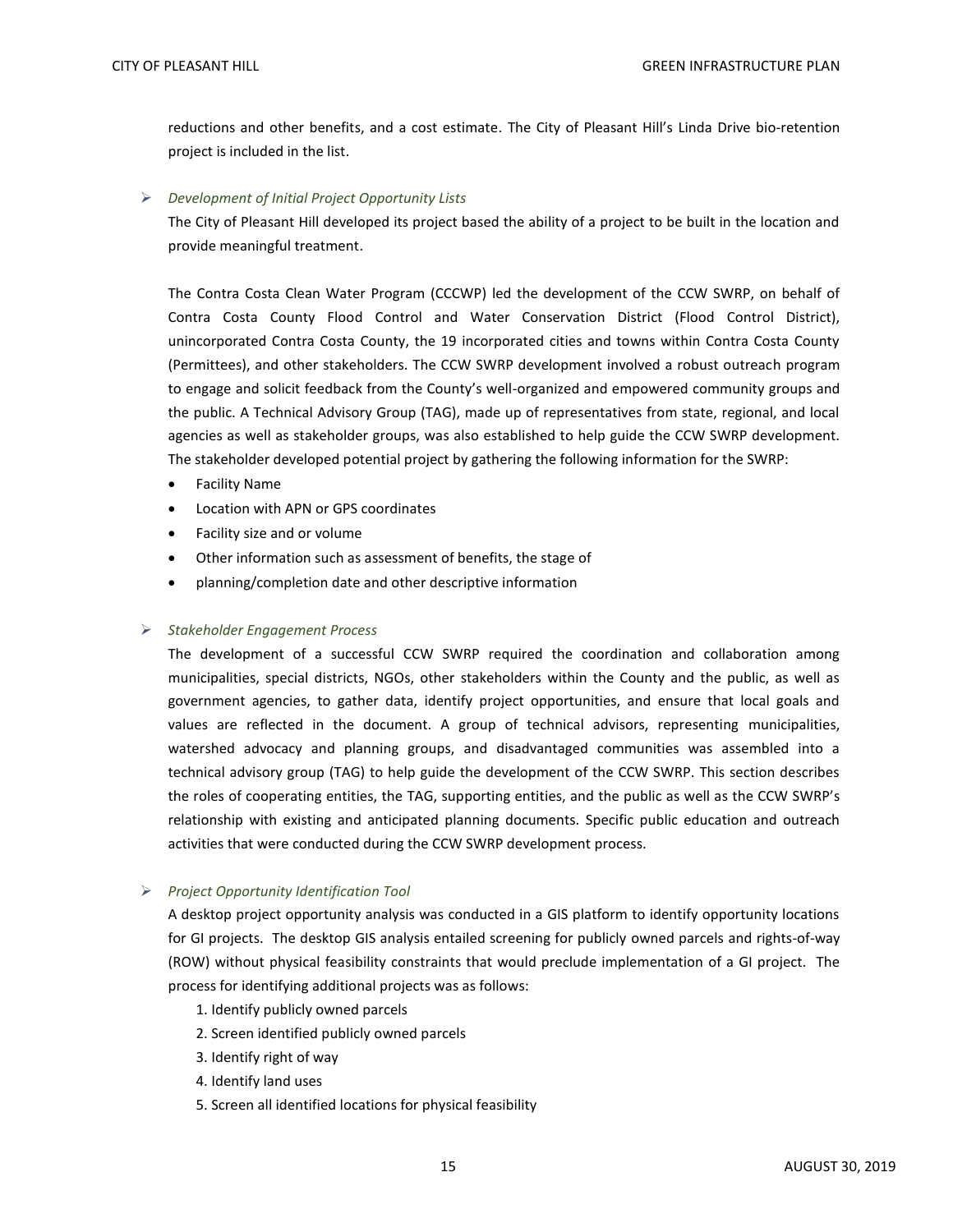The projects identified through the GIS opportunity analysis and stakeholder GI projects process were categorized as parcel-based, regional, or ROW/green street projects.

*CCW SWRP criteria for selecting/scoring multi-benefit projects*

The SWRP Guidelines require an assessment of water quality, water supply, flood management, environmental, and community benefits of potential CCW SWRP projects. The SWRP Guidelines divide these benefit categories into "main" and "additional" benefits.

<span id="page-19-0"></span>

| Table 4. Benefit Categories of Potential CCW SWRP Projects |                                                                                            |                                                                                                                                   |  |  |  |
|------------------------------------------------------------|--------------------------------------------------------------------------------------------|-----------------------------------------------------------------------------------------------------------------------------------|--|--|--|
| Category                                                   | <b>Main Benefit</b>                                                                        | <b>Additional Benefit</b>                                                                                                         |  |  |  |
| <b>Water Quality</b>                                       | • Increased filtration and/or<br>treatment of runoff                                       | • Nonpoint source pollution control<br>• Reestablished natural water<br>drainage and treatment                                    |  |  |  |
| <b>Water Supply</b>                                        | • Water supply reliability<br>• Conjunctive use                                            | • Water conservation                                                                                                              |  |  |  |
| Flood Management                                           | • Decreased flood risk by reducing<br>runoff rate and/or volume                            | • Reduced sanitary sewer overflows                                                                                                |  |  |  |
| Environmental                                              | • Environmental and habitat<br>projection and improvement<br>• Increased urban green space | • Reduced energy use, greenhouse<br>gas emissions, or provides a carbon<br>sink<br>• Reestablishment of the natural<br>hydrograph |  |  |  |
| Community                                                  | • Employment opportunities provided<br>• Public education                                  | • Community involvement<br>• Enhance and/or create recreational<br>and public use areas                                           |  |  |  |

Using the information compiled in the identified project opportunity database, each project received a score using the point system. A description of each scored project component is provided below:

**Parcel area** (for regional and parcel-based GI projects only) – This scoring component awarded more points for larger parcels, as it is easier to site a project on a larger parcel.

**Slope** – This scoring component is related to ease of construction and implementation. Flatter locations typically require less grading and hydraulic connection considerations and received more points.

**Infiltration feasibility** – More points were awarded to projects that overlie infiltrating soils, as retention of runoff through infiltration provides enhanced pollutant reduction, reestablishment of natural drainage, groundwater aquifer recharge potential, and reduction of runoff rates, among other beneficial outcomes.

**PCBs/mercury yield classification in project drainage area** – This scoring component is related to the influent TMDL pollutant loads. Facilities that are in areas with higher pollutant loading rates for PCBs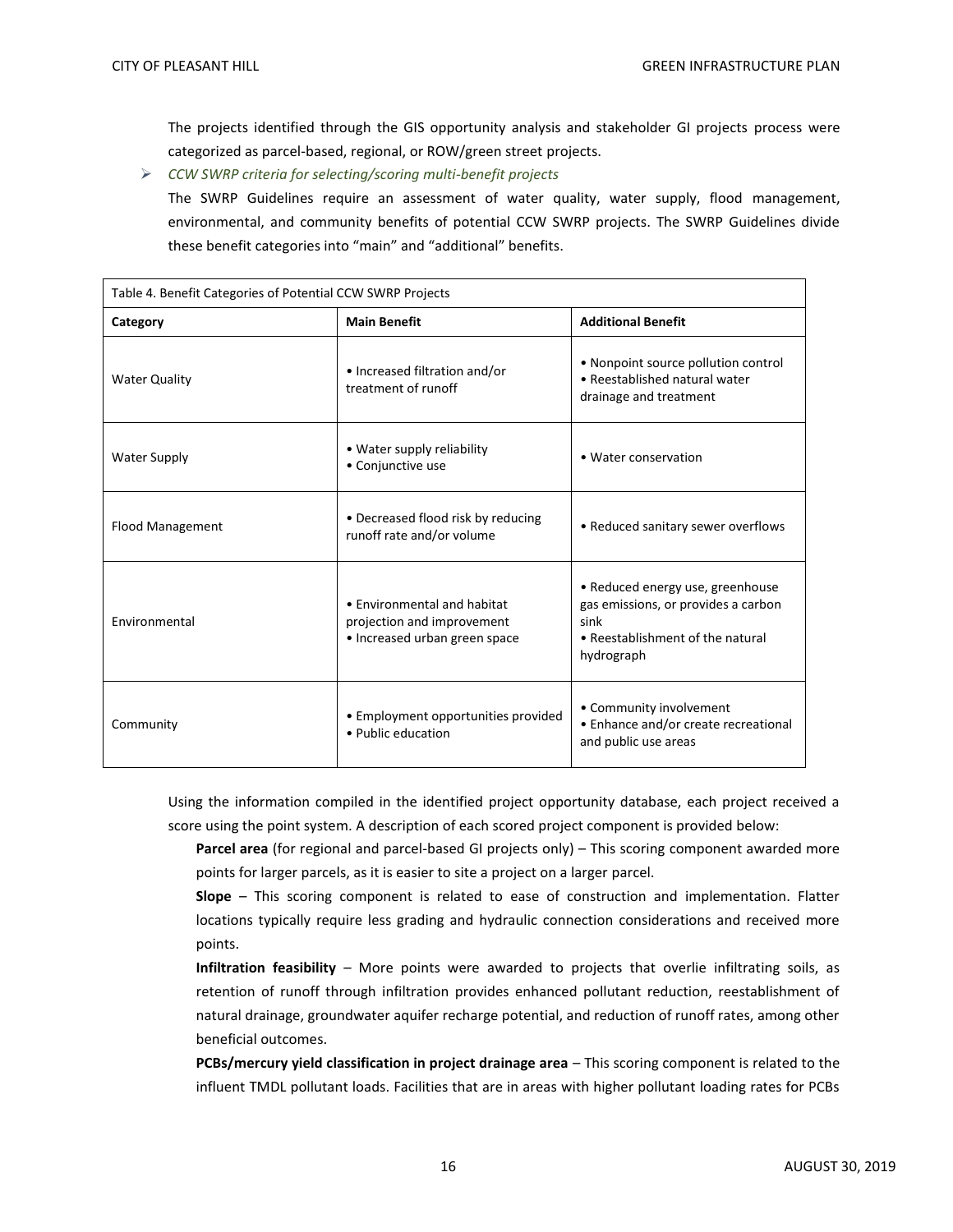and mercury have greater potential to reduce pollutant loads. An additional point was awarded to projects with a property within its assumed drainage area that is known to be a source of elevated PCBs loads to the storm drain system.

**Removes pollutant loads from stormwater** – Points were awarded to facilities designed as green infrastructure or treatment control facilities. More points were awarded to partially and fully infiltrating green infrastructure projects than non-infiltrating projects, as infiltration increases pollutant load reduction. An additional point was awarded for regional projects, as these projects would remove a larger pollutant load than a parcel-based or ROW project.

**Augments water supply** – Increasing points were awarded based on potential water supply provided. Projects located over infiltrating soils and overlying potential water supply aquifers that promote infiltration were given one point, while projects that are specifically designed to augment water supply were given two points.

**Provides flood control benefits** – Flood control facilities received points specific to providing flood control benefits. Green infrastructure projects (fully or partially infiltrating) were assumed to provide some flood control benefits, while projects specifically designed to address flooding issues were given more points**.** 

**Re-establishes natural water drainage systems or develops, restores, or enhances habitat and open space** – Hydromodification control, stream restoration, and habitat restoration projects received points specific to providing these environmental benefits. Fully and partially infiltrating green infrastructure projects were given one point for providing hydrologic benefit.

**Provides community enhancement and engagement** – Projects that specifically provide public use areas or public education components with potential opportunities for community engagement and involvement were given points specific to providing community benefits.

#### *Additional criteria used by municipal staff*

Staff also considered the cost benefit as part of the "buildability" of the projects.

#### *Prioritization Process*

The scored project opportunity database was used to create opportunity checklists for each jurisdiction.

#### *Local staff identification of additional projects*

Staff added to the SWRP the projects that it already had a concept for or was a location that had potential to be "buildable". This effort will also identify in the field a scope concept for project identified as high potential for contribution to load reduction under the Countywide Attainment Scenario.

#### *Integration with Storm Drain Master Plan*

The City of Pleasant Hill doesn't have a Storm Drain Master Plan. The major storm drain planning and construction was done in the late 1960's and early 1970's with Corps of Engineering flood control projects to alleviate flooding in low lying areas. That program was successful, and the facilities are part of the City Base Map database.

*Integration with Capital Improvement Project planning process*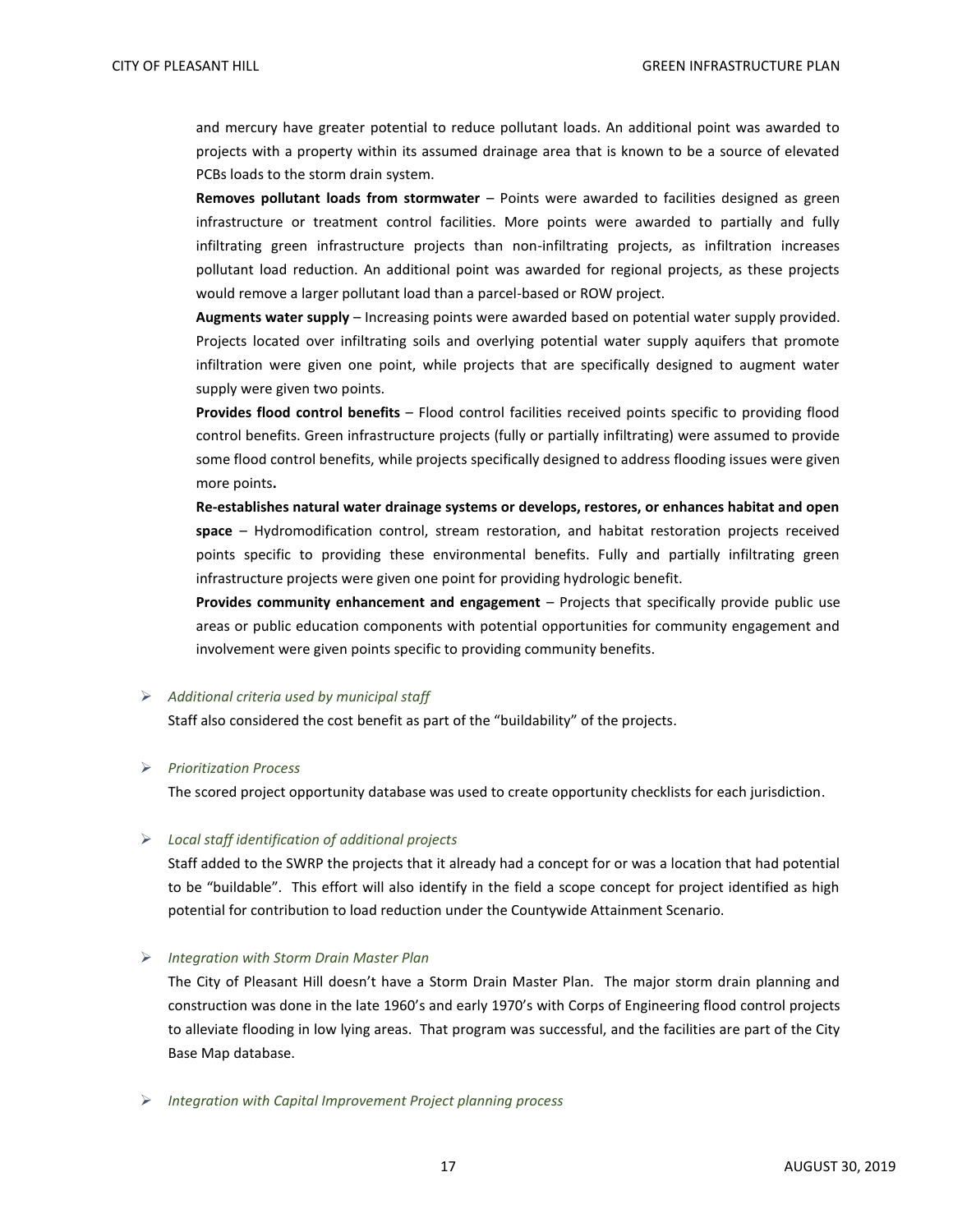All project proposals are evaluated in the context of the City priorities. The highest priority is the maintenance of current facilities. After that new project proposals are evaluated based on funding available and the use of dedicated or restricted funding.

 *Integration with Complete Streets and other transportation planning processes* Where funding and right of way opportunities present themselves, green infrastructure will be examined for incorporation into transportation projects.

#### <span id="page-21-0"></span>**3.2 Maps and Project Lists**

The table shown below provides the project currently determined by the City to be feasible for inclusion in this GI Plan. Associated maps are included in Appendix A.

<span id="page-21-1"></span>

| Table 5: City of Pleasant Hill Proposed GI Projects             |      |      |      |  |
|-----------------------------------------------------------------|------|------|------|--|
| <b>Description</b>                                              | 2020 | 2030 | 2040 |  |
| St Mary's/Rheem/Bollinger Canyon Roundabouts                    | x    |      |      |  |
| Linda Ditch-Green Infrastructure and Treatment Facility Project |      | х    |      |  |
| <b>Taylor Blvd Slide Repairs Project</b>                        |      |      | х    |  |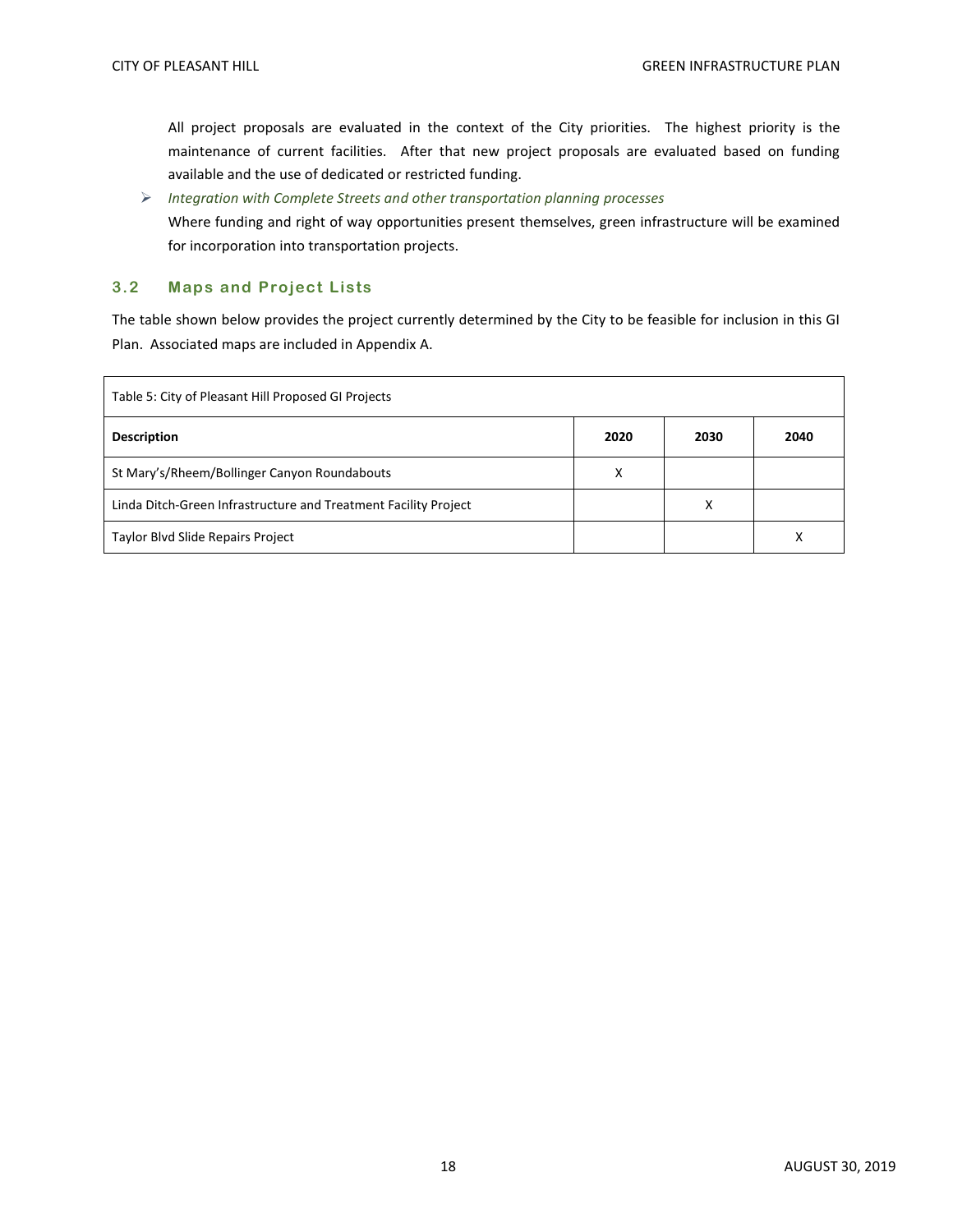# <span id="page-22-0"></span>**4 Early Implementation Projects**

#### <span id="page-22-1"></span>**4.1 Review of Capital Improvement Projects**

MRP Provision C.3.j.ii. requires that City of Pleasant Hill must prepare and maintain a list of public and private green infrastructure projects planned for implementation during the 2015-2020 permit term, and public projects that have potential for green infrastructure measures. The City submitted an initial list with the FY 15-16 Annual Report to the RWQCB and updated the list in the FY 16-17 and FY 17-18 Annual Reports.

Due to the long-range planning nature of the Capital Improvement Program no opportunities were identified.

The creation and maintenance of this list is supported by guidance developed by BASMAA: "Guidance for Identifying Green Infrastructure Potential in Municipal Capital Improvement Projects" (May 6, 2016). The BASMAA Guidance is attached to this document as Appendix F.

#### <span id="page-22-2"></span>**4.2 List of Projects Identified**

CIP Projects with Green Infrastructure potential that were identified during 2015-2019 are listed in Table 6, along with their status.

<span id="page-22-3"></span>

| Table 6. Capital Improvement Projects with Green Infrastructure Potential (identified 2015-2019) |                                                                                                                 |                                                                 |                          |                                                        |  |  |
|--------------------------------------------------------------------------------------------------|-----------------------------------------------------------------------------------------------------------------|-----------------------------------------------------------------|--------------------------|--------------------------------------------------------|--|--|
| <b>Project Name</b>                                                                              | <b>Description</b>                                                                                              | Potential<br><b>Tributary</b><br><b>Impervious</b><br>Area (SF) | Project<br><b>Status</b> | Included in<br>Green<br>Infrastructure<br>Plan $(Y/N)$ |  |  |
| <b>Street Resurfacing Program</b>                                                                | On-going maintenance of City's<br>roads                                                                         | <b>NA</b>                                                       | Ongoing                  | N                                                      |  |  |
| <b>Traffic Re-Striping Program</b>                                                               | Provides needed re-striping of<br>pavement markings for safe<br>movement                                        | <b>NA</b>                                                       | Ongoing                  | N                                                      |  |  |
| Annual Creek Maintenance<br>Program                                                              | Maintains city creeks and culverts<br>clear of obstructions and debris to<br>minimize future flooding potential | <b>NA</b>                                                       | Ongoing                  | N                                                      |  |  |
| <b>Storm Drain Facilities</b><br>Maintenance Program                                             | Continued maintenance and repair<br>of storm drain system and corrects<br>drainage deficiencies                 | <b>NA</b>                                                       | Ongoing                  | N                                                      |  |  |
| Sidewalk Repair Program                                                                          | Provides safe walk corridors and<br>minimizes tripping hazards                                                  | <b>NA</b>                                                       | Ongoing                  | N                                                      |  |  |
| New Sidewalk Installation<br>Program                                                             | Installs new sidewalks in areas of<br>high pedestrian traffic                                                   | <b>TBD</b>                                                      | Ongoing                  | Potential with<br>related<br>development               |  |  |
| <b>Traffic Calming Program</b>                                                                   | Addresses areas of speeding<br>concerns and provides traffic<br>calming measures                                | <b>NA</b>                                                       | Ongoing                  | N                                                      |  |  |
| <b>ADA Improvement Program</b>                                                                   | Installs ADA compliant                                                                                          | <b>NA</b>                                                       | Ongoing                  | N                                                      |  |  |

*" The City of Pleasant Hill submitted an initial project list with the FY15-16 Annual Report, and updated the list in the FY 16- 17 and FY 17-18 Annual Reports."*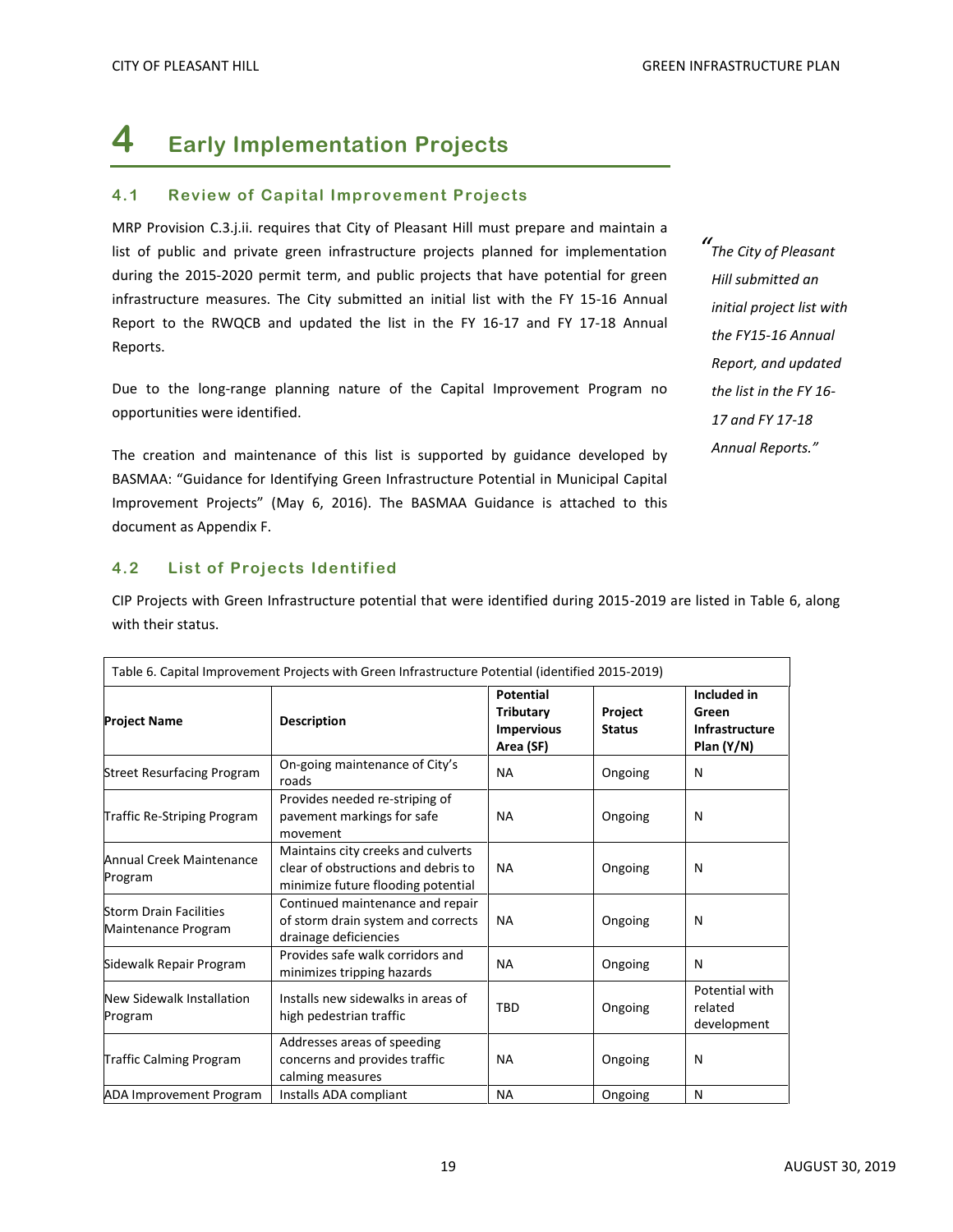|                                                                                | enhancements to provide for safe<br>access along public facilities                                                               |            |                                           |                                          |
|--------------------------------------------------------------------------------|----------------------------------------------------------------------------------------------------------------------------------|------------|-------------------------------------------|------------------------------------------|
| Storm Drain Program                                                            | Provides new storm drain facilities<br>or improvements in areas of poor<br>drainage or localized flooding<br>problems            | <b>TBA</b> | Ongoing                                   | Potential with<br>related<br>development |
| City-wide Bridge Repair<br>Program                                             | Provides for repairs to bridges to<br>maintain a reliable transportation<br>system                                               | <b>NA</b>  | Ongoing                                   | N                                        |
| City Hall Painting Project                                                     | Exterior dry rot repair and<br>repainting of entire City Hall                                                                    | <b>NA</b>  | In progress                               | N - Completed                            |
| City Gateway Structure<br>Project                                              | Provides for design of City gateway<br>monuments                                                                                 | <b>NA</b>  | Design                                    | N                                        |
| Boyd Road/Elinora Drive<br>Sidewalk Project                                    | Install new concrete sidewalk<br>along north side of certain sections<br>of Boyd Road                                            | <b>NA</b>  | Under<br>construction                     | N - Completed                            |
| Contra Costa Boulevard<br>Improvement Project (Beth<br>Drive to Harriet Drive) | Replacement of<br>sidewalk/pavement                                                                                              | <b>NA</b>  | Under<br>construction                     | N                                        |
| Golf Club Rd/Old Quarry Rd<br>Improvement Project                              | New sidewalk, repaving of existing<br>road including reconfiguration of<br>intersection as a roundabout                          | 20,000     | <b>NA</b>                                 | Y - Completed                            |
| Linda Ditch Green<br>Infrastructure Project                                    | Installation of new bio-retention<br>device from Linda to Linda Creek<br>behind residences on Kathryn and<br><b>Doris Drives</b> | 45,356,000 | Beginning<br>planning and<br>design phase | Y                                        |

#### <span id="page-23-0"></span>**4.3 Workplan for Completion**

Tasks and timeframes for constructing the projects identified in Section 4.2

The Linda Ditch project is a concept for future design development. It is shown in the CIP as a future project pending a funding opportunity.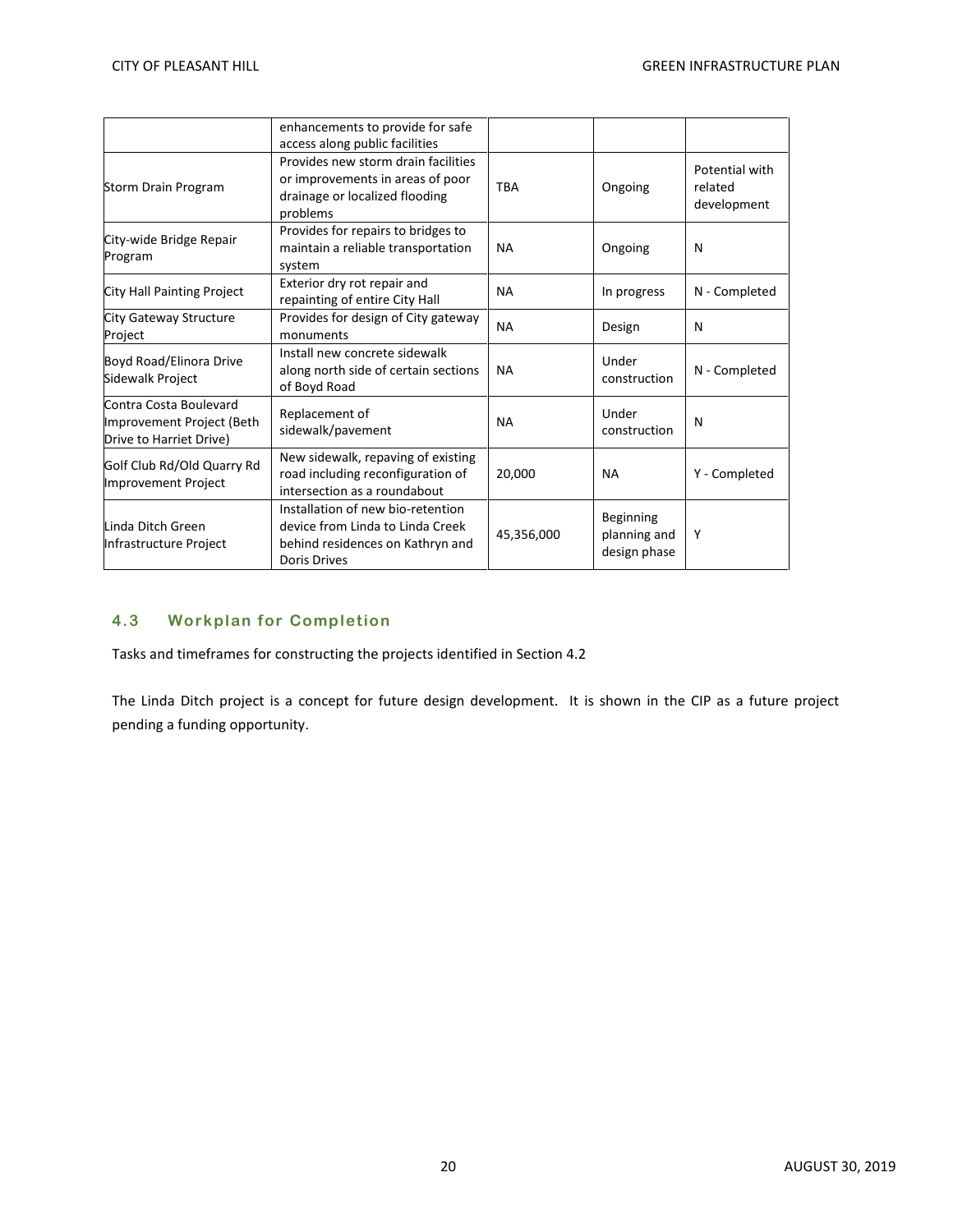### <span id="page-24-0"></span>**5 Tracking and Mapping Public and Private Projects Over Time**

#### <span id="page-24-1"></span>**5.1 Tools and Process**

The CCCWP has developed a county-wide GIS platform for maintaining, analyzing, displaying, and reporting relevant municipal stormwater program data and information related to MRP Provisions C.10 (trash load reduction activities) and C.11/C.12 (mercury and PCBs source property identification and abatement screening activities). This tool is also used to track and report on GI project implementation.

The CCCWP's stormwater GIS platform features web maps and applications created using ESRI's ArcGIS Online (AGOL) for Organizations environment, which accesses GIS data, custom web services and reports that are hosted within an Amazon cloud service running ESRI's ArcGIS Server technology.

The *C.3 Project Tracking and Load Reduction Accounting Tool* within the CCCWP AGOL system is used to track and report on GI project implementation. It is currently used to track and map existing private and public projects incorporating GI; in the future it may also be used to map planned projects and will allow for ongoing review of opportunities for incorporating GI into existing and planned CIPs. The AGOL system can be used to develop maps that can be displayed on public-facing websites or distributed to the public. These maps can be developed to contain information regarding the GI project data input into the AGOL system.

#### <span id="page-24-2"></span>**5.2 Results**

The *C.3 Project Tracking and Load Reduction Accounting Tool* is intended to be used to allow for estimates of potential project load reduction for PCBs and mercury and presently supports the BASMAA Interim Accounting Methodology for certain load reduction activities. In the future, the tool is planned to be updated with the RAA methodology developed for the County. That functionality is planned to be active by the end of the current permit term.

The City actively engages with the AGOL tool and maintains up-to-date City project data. The City currently conducts updates of the AGOL tool at an annual frequency.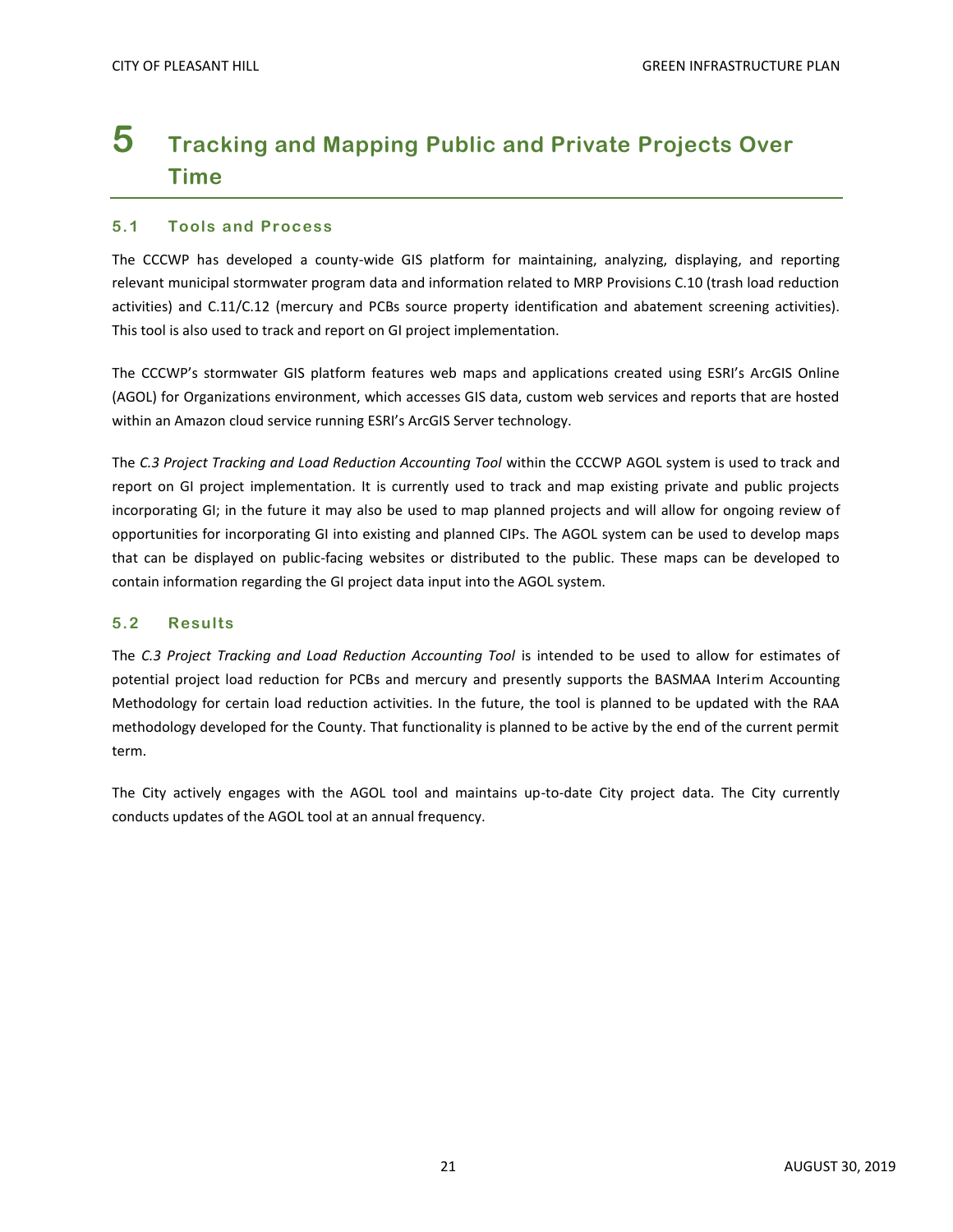### <span id="page-25-0"></span>**6 Design Guidelines and Specifications**

#### <span id="page-25-1"></span>**6.1 Guidelines for Streetscape and Project Design**

#### *Description of Guidelines*

When determining design elements to be included in streetscape improvements and complete streets projects, project managers and designers will consult the National Association of City Transportation Officials (NACTO) Urban Street Stormwater Guide, the San Mateo County Sustainable Green Streets and Parking Lots Design Guidebook, and other resources available on the CCCWP website.

#### <span id="page-25-2"></span>**6.2 Specifications and Typical Design Details**

#### $\triangleright$  Description of Specifications and Typical Design Details

LID features and facilities will be designed and constructed in accordance with the applicable specifications and criteria in the Contra Costa Clean Water Program's Stormwater C.3 Guidebook. Additional details and specifications, as may be needed for design of street retrofit projects, may be adapted from the San Francisco Public Utilities Commission Stormwater Requirements and Design Guidelines Appendix B (Green Infrastructure Details), the Central Coast Low Impact Development Institute Bioretention Standard Details and Specifications, or other resources compiled by the CCCWP and available through their website.

#### <span id="page-25-3"></span>**6.3 Sizing Requirements**

The City uses the sizing guidelines generated by the Bay Area Stormwater Management Agencies Association (BASMAA) report, [Guidance for Sizing Green Infrastructure Facilities in Street Projects,](https://www.cccleanwater.org/userfiles/kcfinder/files/BASMAA_Guidance%20for%20Sizing%20GI_with%20Dubin%20memo.pdf) attached as Appendix D.

#### *Description of "single approach" to GI sizing prepared through BASMAA*

MRP Provision C.3.d contains criteria for sizing stormwater treatment facilities. Facilities may be sized on the basis of flow, volume, or a combination of flow and volume. With adoption of the 2009 MRP, a third option for sizing stormwater treatment facilities was added to Provision C.3.d. This option states that "treatment systems that use a combination of flow and volume capacity shall be sized to treat at least 80 percent of the total runoff over the life of the project, using local rainfall data." This option can also be used to develop sizing factors for facilities with a standard cross-section (i.e., where the volume available to detain runoff is proportional to facility surface area). To calculate sizing factors, inflows, storage, infiltration to groundwater, underdrain discharge, and overflows are tracked for each time-step during a long-term simulation. The continuous simulation is repeated, with variations in the treatment surface area, to determine the minimum area required for the facility to capture and treat 80% of the inflow during the simulation.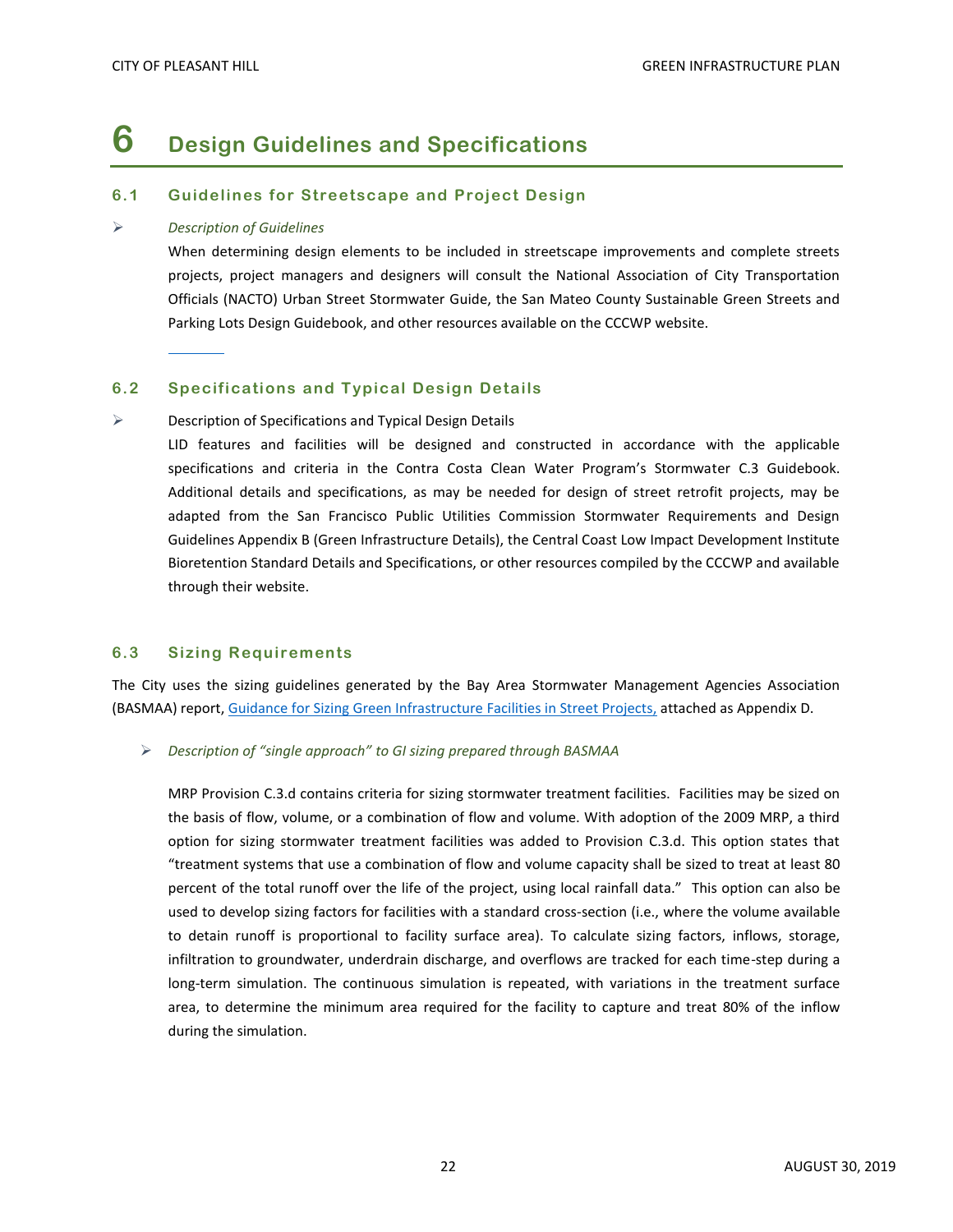# <span id="page-26-0"></span>**7 Funding Options**

#### <span id="page-26-1"></span>**7.1 Funding Strategies Developed Regionally**

The City is committed to the implementation of green infrastructure in future development, but also in retrofitting the existing infrastructure to move away from existing "gray" infrastructure. To that end the City will be working collaboratively with its co-permittees in the pursuit of funding and project opportunities that are aimed at creating green infrastructure. The primary purpose in participating in the Contra Costa Watersheds Stormwater Resources Plan (SWRP) development was to be eligible for state grant funds by having all potential projects in the SWRP. The BASMAA Roadmap for Funding of Sustainable Streets will be an important tool in the quest for funding.

BASMAA's "Roadmap for Funding of Sustainable Streets" (Appendix C), April 2018 states:

(The) "Roadmap, was developed to identify and remedy obstacles to funding for Sustainable Street projects, which are defined as projects that include both Complete Street improvements and green stormwater infrastructure, and that are maintained in a state of good or fair condition. The specific actions included in the Roadmap are designed to improve the capacity – both statewide and in the San Francisco Bay Area -- to fund Sustainable Street projects that support compliance with regional permit requirements to reduce pollutant loading to San Francisco Bay, while also helping to achieve the region's greenhouse gas reduction targets.

"To date, Sustainable Streets have faced funding obstacles due to the restrictions of various funding programs – which may not recognize the potential for overall cost savings that local agencies may achieve through multibenefit Sustainable Streets projects. Some transportation grants may fund only some aspects of a Sustainable Street project, while resource grants may fund other aspects – and assembling multiple funding sources brings new challenges and costs to a project.

"Over the next 20 to 30 years, cities throughout the Bay Area, and in other parts of California, are required to invest in widespread construction of infrastructure projects that remove pollutants from stormwater runoff, in order to achieve water quality goals for San Francisco Bay. The cost is anticipated to parallel the costs to meet similar requirements in other parts of the state. For example, City of Los Angeles alone, over the next 20 to 30 years, has estimated that \$7 to \$9 billion dollars will be needed to implement the city's Water Quality Compliance Master Plan for Urban Runoff (Farfsing and Watson 2014). Sustainable Streets are designed to cost effectively deliver multiple benefits, including: climate change mitigation, air quality improvement, water quality improvement, localized flood control, and community benefits.

(The) "Roadmap presents specific actions intended to ease the financial burden local governments are facing by maximizing available resources and/or identifying new funding streams. The specific actions to fund Sustainable Streets are scheduled for the following timeframes:

- Immediate actions, such as addressing Sustainable Streets in grant solicitations
- Short-term actions, such as reviewing policies for better ways to fund Sustainable Streets
- Long-term solutions, including legislative engagement and/or advocacy regarding Sustainable Street"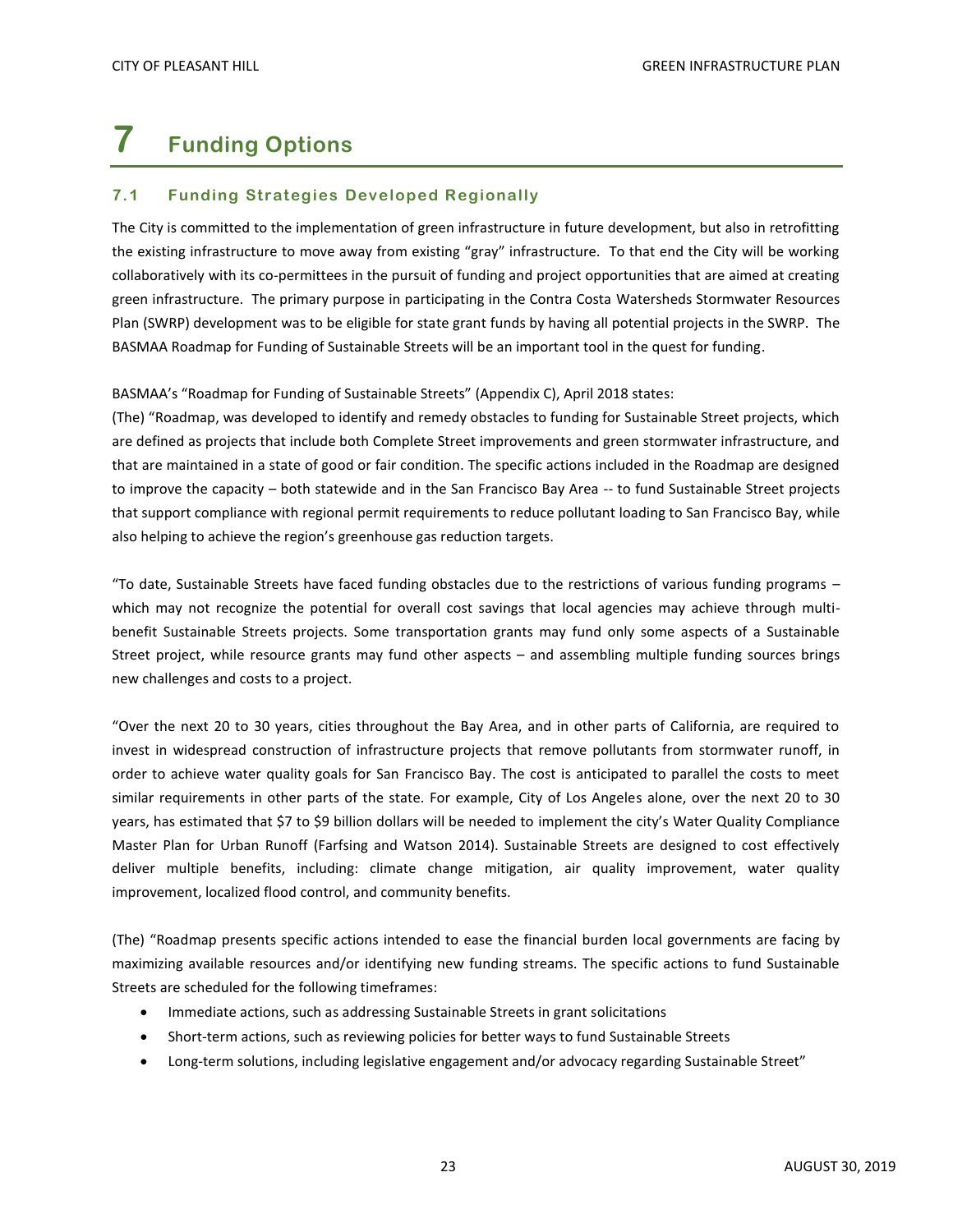#### <span id="page-27-0"></span>**7.2 Local Funding Strategies**

It is noted that per the Permit Requirements, the sources of funding which the City is currently pursuing or will pursue for GI Project development should include an evaluation of prioritized funding options, including, but not limited to, alternative compliance funds, grant monies, new taxes and other levies, and other municipal/Permittee resources.

A first step to evaluating potential local funding strategies would be to work with the CCCWP to investigate the legislative constraints for the use of Contra Costa Transportation Authority sales tax revenue. An initial review indicates that the language of Public Utilities Code Division 19, Chapter 1, Section 180001 (e) stating that the funding is "…to be used to supplement and not replace existing local revenues for transportation purpose" would seem to exclude a Clean Water Act purpose of using the funds used for green infrastructure in conjunction with the pavement maintenance mandate. A second step would be to get a ruling from MTC if the Highway User Gas Tax Account (HUTA), Street and Highways Code Section 2101, could be used for Green Infrastructure. Those are the top priorities.

To fund projects, they are recommended for consideration based on the needs of the various operating departments and divisions (Entities). Each Entity is to provide a prioritized list along with any funding or grant information that may applicable. This is important because all projects compete for scarce funds. General Fund money is typically not available to any Capital Projects as those funds are dedicated to the operation of the general government, including Police operations.

Given the various sources of funds, projects are ranked by: 1. Health and safety need, 2. Maintenance of current facilities, 3. expansion of existing programs and 4. new programs. This is taken together with sources of funding, so a project that otherwise may not have a high a priority, has funding that cannot be used elsewhere is funded. This is true for transportation projects that variously have, Gas Tax, Measure C or J, traffic mitigation fee revenue or developer mitigation fees. The most flexible funding is saved to be committed last and restricted funds are programmed first. The flexible funds are used to fill in at the end in their applicable category.

In that context, projects have a scope of work developed and a preliminary plan, sometimes only schematic, is developed. For street projects the scope is based on the need and purpose of the project. If the project is a complete streets project, or a street beautification project, green infrastructure will be considered for incorporation considering a number of factors. First is the need being addressed, the second is whether there is eligible funding for the scope of work. The third is the available right of way for the project. Many projects in the developed commercial area are constrained to pavement rehabilitation.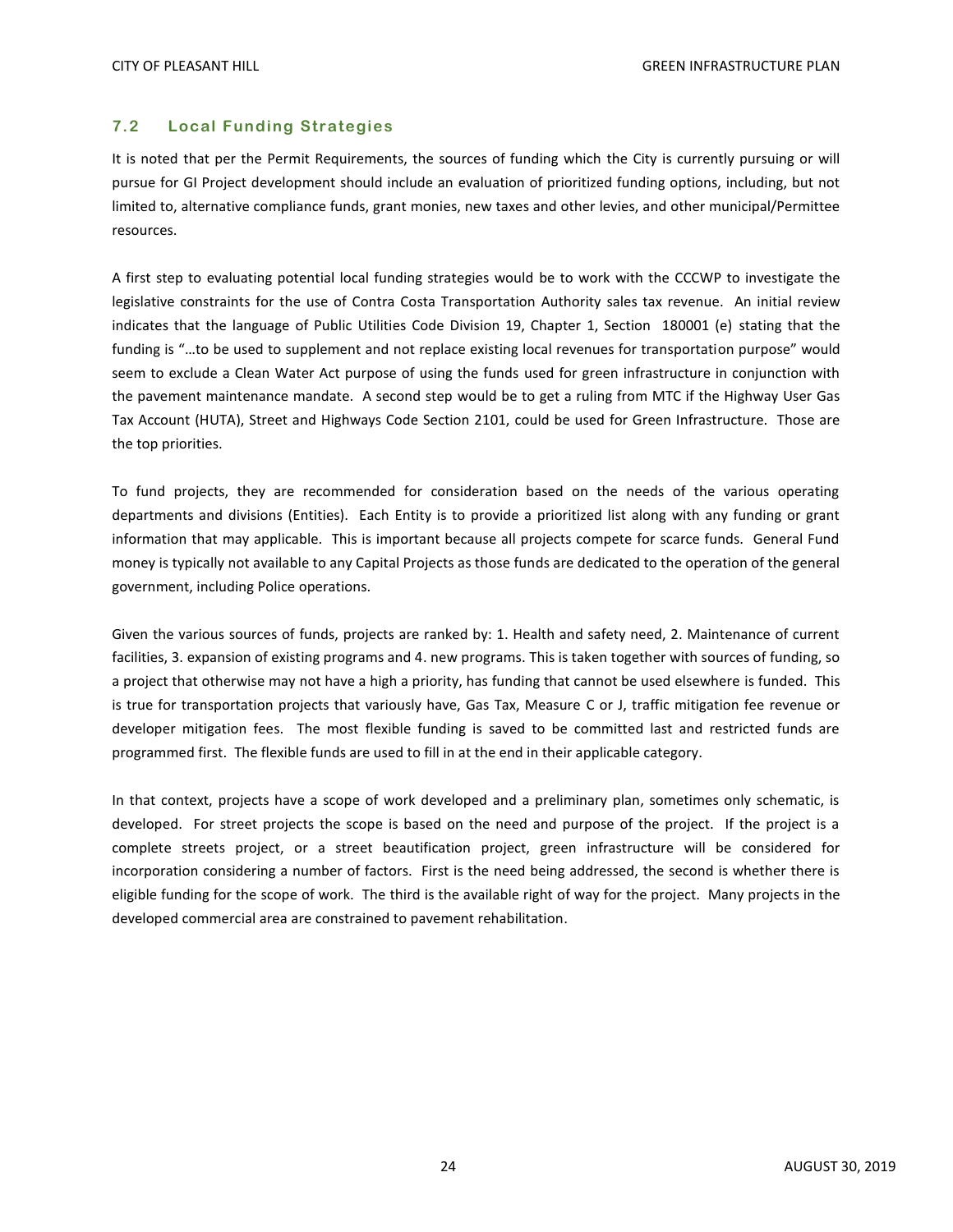### <span id="page-28-0"></span>**8 Adaptive Management**

#### <span id="page-28-1"></span>**8.1 Process for Plan Updates**

The process to update the plan will be to review what has happened and what has changed as the City moves into the budgeting period. This will be the time to:

- Update the new development commitments that are subject to C.3
- Make any necessary changes to the "UrbanSim" model to reflect more current future projections
- Add any completed public projects
- Update the CIP list for newly developed desired projects

#### <span id="page-28-2"></span>**8.2 Pursuing Future Funding Sources**

Pursuing future funding resources will have challenges. As the BASMAA "Roadmap" reports:

"Because each funding programs has historically focused on only one or a few of the multiple benefits provided by Sustainable Streets, local agencies have encountered challenges in funding Sustainable Streets projects including:

- **Ineligible components of Sustainable Streets projects:** Green infrastructure may be ineligible for funding by transportation grants; transportation facilities may be ineligible for funding by resource agency grants.
- **Ineligible activities:** Some grants may not cover all project phases, such as planning or short-term maintenance.
- **Inability to use other grants as matching funds:** Matching funds must cover eligible activities; therefore, grant funding for GI components of a Sustainable Street project may not "count" as a match for a transportation grant, and vice versa.
- **Funding cycles of grants are not coordinated:** Projects that must assemble funding from multiple grants may have difficulty finding two applicable grants that will be available at the same time.
- **Costs of tracking and applying for grants**: Local agencies often lack the resources to track grant opportunities, prepare applications, and "repackage" the same project to apply for multiple grants.
- **Costs of administering and reporting on grants**: Obtaining multiple grants for a single project adds substantial administrative requirements due to separate record‐keeping and reporting.
- **Scoring approaches may penalize multiple-benefit projects**: Sustainable Streets projects may not score competitively for grants that seek the most cost-effective transportation solution, due to the inclusion of ineligible costs."

With guidance of the Roadmap, a Roadmap Committee will follow three pathways; Pathway 1 – Prioritize Sustainable Street in Funding Resources, Pathway 2 – Improve Conditions for Projects that Are Funded by Multiple Grants, and Pathway 3 – Pursue Additional Funding Options.

Pathway 1 is to "… maximize the ability of each funding source to fund both transportation and green stormwater infrastructure improvements -- reflecting the integration of transportation and resource benefits in Sustainable Streets …. A number of the actions are specific to the State Water Resources Control Board's Storm Water Grant